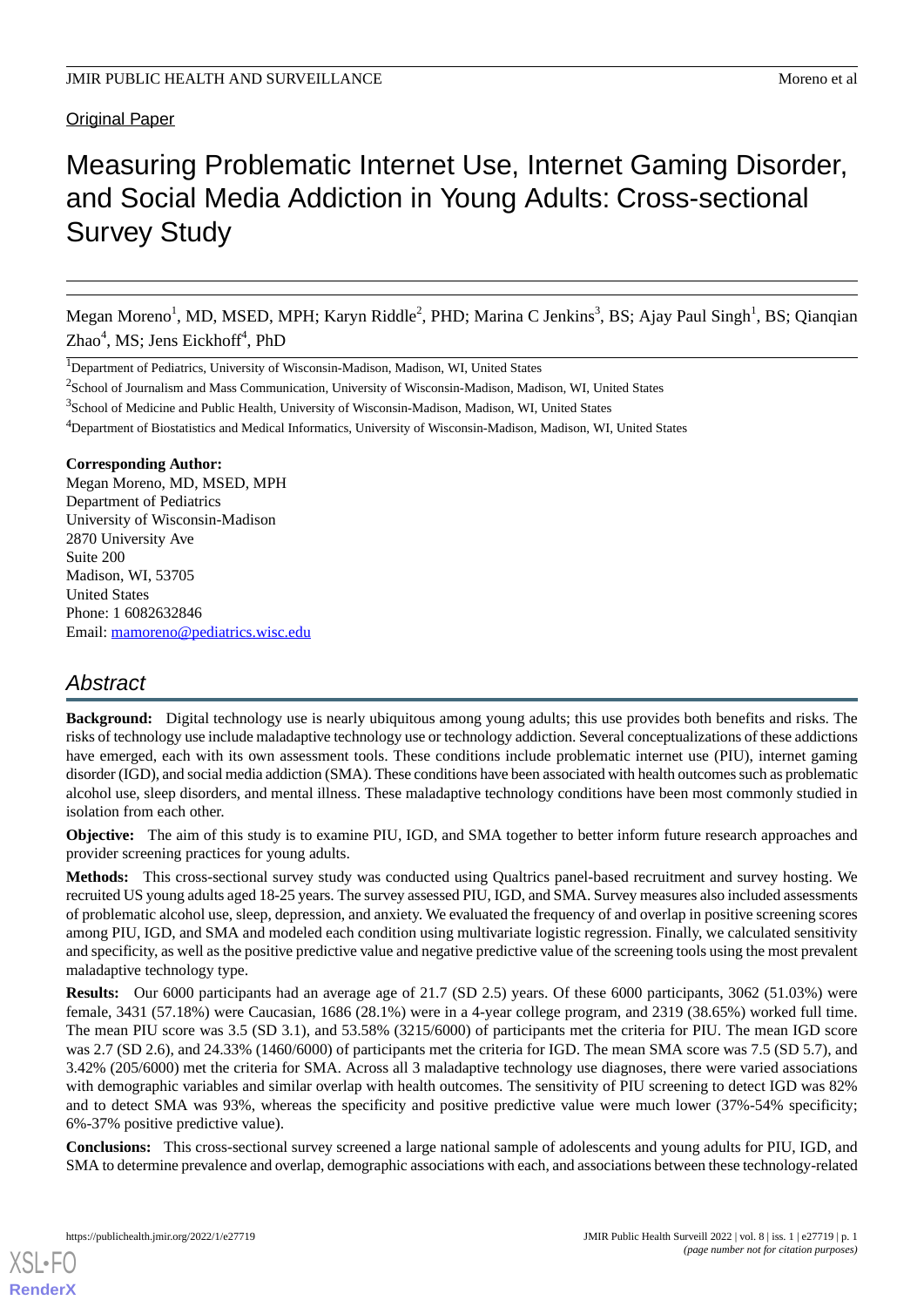conditions and health outcomes. There was overlap across PIU, IGD, and SMA in some associated demographic variables and health outcomes. However, the patterns in the associated variables demonstrated unique qualities of each of these conditions.

*(JMIR Public Health Surveill 2022;8(1):e27719)* doi:  $10.2196/27719$ 

### **KEYWORDS**

technology; young adults; addiction; social media; internet; video games; screening; surveillance; cross-sectional; survey; mobile phone

# *Introduction*

### **Background**

Adolescents and young adults (AYAs) are often considered digital natives as they are growing up in a highly immersive technological society. Most US adolescents own their own personal smartphones, providing constant access to communication, information, and social networks [[1\]](#page-8-0). AYAs' frequent and consistent media use has both benefits and risks. Benefits include opportunities for creative expression and social support [[2\]](#page-8-1). Risks include maladaptive technology use, including overuse and addiction. Following early efforts to conceptualize the meaning of maladaptive technology use, subsequent efforts have defined specific types of maladaptive technology use. In this paper, we focus on 3 common conceptualizations of maladaptive technology use: problematic internet use (PIU), internet gaming disorder (IGD), and social media addiction (SMA). These entities have most commonly been studied in isolation, limiting our ability to understand similarities and distinctions among these diagnoses. These 3 common conceptualizations of maladaptive technology use have commonalities in that they have often been associated with similar health conditions and commonly with mental health conditions [\[3](#page-9-0)[-10](#page-9-1)]. Furthermore, although screening for problematic technology use is recommended by groups such as the American Academy of Pediatrics [[11\]](#page-9-2), screening efforts may be hampered if multiple assessments for different technologies are needed. Thus, an understanding of the intersection between types of maladaptive technology use and optimal screening tools is needed.

# **Early Studies of Maladaptive Technology Use: Conceptualizing Mechanisms of Maladaptive Use**

#### *Overview*

Efforts toward understanding maladaptive technology use began in the 1990s, with a focus on the internet and its overuse. Two initial conceptualizations were based on the existing Diagnostic and Statistical Manual of Mental Disorders, Fourth Edition disorders: substance abuse and dependency and pathological gambling [[12](#page-9-3),[13\]](#page-9-4). From these early studies, 3 conceptualizations of maladaptive technology use emerged. One approach was broader, describing internet overuse as a general behavioral addiction [\[14](#page-9-5),[15\]](#page-9-6). A second approach was narrower, proposing a model that internet overuse should be more classified as an impulse control disorder with criteria defined as (1) maladaptive preoccupation with internet use characterized by either irresistible use or use that is excessive and longer than planned, (2) clinically significant distress or impairment, and (3) an absence of other explaining Axis 1 disorders [[16\]](#page-9-7). A third approach proposed a cognitive behavioral model with focused attention on the impact of an individual's thoughts on their development of problematic behaviors. This approach also separated internet overuse into *generalized* overuse or multidimensional overuse of the internet and *specific* overuse [[17\]](#page-9-8). Specific overuse was defined as dependence on a specific function of the internet.

Since these initial conceptualizations, the field has changed both through additional evidence and conceptualizations of maladaptive technology use and on changing technology. Conceptualizing maladaptive use has moved forward as inclusive of constructs beyond overuse and now includes constructs to represent risky use and individual impairment. Furthermore, studies have introduced conceptualizations of specific addictions related to new technologies, such as video games and social media. In most cases, these conceptualizations all center on these behaviors as "pathological forms of normal and necessary behaviors" [\[18](#page-9-9)]. The 3 common areas of study in the current literature include PIU, IGD, and SMA.

### *Problematic Internet Use*

A 2012 study developed a conceptual framework for PIU using empirical data and defined it as "internet use that is risky, excessive or impulsive in nature leading to adverse life consequences, specifically physical, emotional, social or functional impairment" [\[19](#page-9-10)]. The prevalence of PIU is estimated to be 4% among adolescents [[20\]](#page-9-11) and 4%-6% among young adults in college [[21-](#page-9-12)[23](#page-9-13)]. PIU has been associated with both social and health consequences, including poor academic performance, stress, and fewer positive health behaviors [[22\]](#page-9-14). Longitudinal studies have also suggested bidirectional relationships between PIU and other mental health conditions, such as depression [[3](#page-9-0)[,24](#page-9-15)-[26\]](#page-9-16).

#### *Internet Gaming Disorder*

Maladaptive video game use is most commonly referred to as IGD, given that most video gaming occurs on the web. In 2013, the American Psychological Association proposed IGD as a disorder in need of further study by [[27](#page-9-17)]. Defining characteristics of gaming addiction include spending increasing amounts of time preparing for, organizing, and actually gaming [[28\]](#page-10-0). Another literature review found that internet gaming could be defined by a series of negative cognitions, including the following: (1) a consistent overvaluation of rewards, activities, and identities; (2) a need to adhere to self-applied rules for playing and finishing games; (3) an overreliance on playing video games as a means of enhancing one's self-esteem; and (4) a means of social acceptance through either in-person gaming or web-based gaming. The estimated prevalence was described in a systematic review as 2% of children and adolescents

 $XSI - F($ **[RenderX](http://www.renderx.com/)**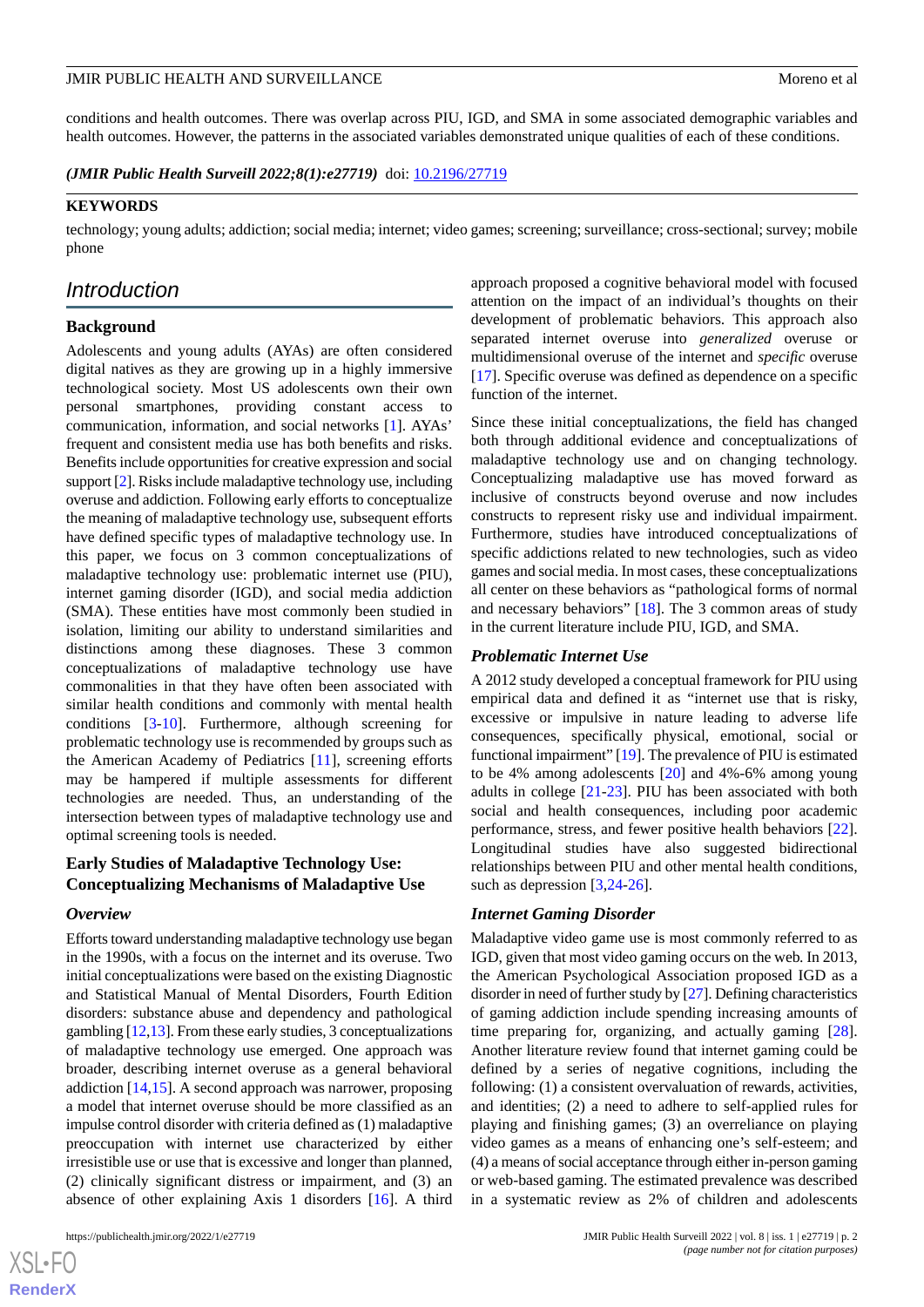affected by IGD, and the overall mean prevalence may reach 5.5% [\[29](#page-10-1)]. Negative consequences of IGD can include poor grades, academic problems, problematic alcohol use, depression, and negative self-esteem [[8,](#page-9-18)[10](#page-9-1),[29\]](#page-10-1).

### *Social Media Addiction*

SMA or addiction to social networking sites (SNSs) was defined in 2014 as "being overly concerned about SNSs, to be driven by a strong motivation to log on to or use SNSs, and to devote so much time and effort to SNSs that it impairs other social activities, studies or job, interpersonal relationships, and/or psychology health and well-being" [[30\]](#page-10-2). Robust estimates of the prevalence of SMA are challenging, as most studies involve small and nonrepresentative samples of college students. In China, 2 studies reported 12% and 34% as the prevalence of SMA [\[7,](#page-9-19)[31](#page-10-3)]. Studies on specifically Facebook addiction have reported prevalence rates between 1.6% and 8.6% [\[32](#page-10-4),[33](#page-10-5)]. SMA has been associated with sleep problems [[34\]](#page-10-6) and emotional problems, such as distress and depression symptoms [\[5](#page-9-20),[35\]](#page-10-7).

### **Previous Associations With Maladaptive Technology Use**

A previous study examined the relationships between several behavioral addictions, including internet addiction, video game addiction, and Facebook addiction and the 5-factor model of personality [\[36](#page-10-8)]. The study found >20 correlations between the 7 behavioral addictions measured in the study, all of which were positive. However, across the 5 factors of personality, the 3 constructs in this study (PIU, IGD, and SMA) were grouped together only via a negative association with conscientiousness. Another study of adults examined IGD and SMA and several measures of mental health symptoms. They found correlations between maladaptive technology use and mental health symptoms and a weak interrelationship between IGD and SMA [[4\]](#page-9-21). These studies suggest connections between these maladaptive technology use constructs, as well as ways in which each may be unique.

#### **Gaps in the Literature**

Although tremendous strides have been made in the past several decades, several critical gaps remain in the literature. The divergent areas of focus for maladaptive technology use, including PIU, IGD, and SMA, mean that it remains unclear whether these diagnoses have similar associations with health outcomes. Although the literature has supported associations between PIU, IGD, and SMA and mental health conditions in particular, formal testing has not been conducted to evaluate the strength of these associations across these conditions. Furthermore, health care providers are increasingly called upon to screen for maladaptive technology use [\[11](#page-9-2)]. Thus, an understanding of how to approach initial screening and whether a single instrument or multiple scales are needed is important. This understanding is important to inform whether screening and treatment approaches need to be specific to certain technological platforms or broader.

#### **Study Purpose**

Building on these gaps in the literature, this study has 2 goals. The first goal is to understand the overlap in prevalence, demographic factors, and health outcomes across PIU, IGD,

and SMA. If these 3 diagnoses are truly distinct, we would expect little overlap in a study population when screening for all 3. Furthermore, we would expect to see unique patterns in the associated demographic factors with PIU, IGD, and SMA. Finally, we would expect to see distinct associations with health outcomes. For this study, we will focus on health outcomes that have been studied in previous work with maladaptive technology use, including problematic alcohol use, sleep, depression, and anxiety [[24](#page-9-15)[,37](#page-10-9)-[40\]](#page-10-10).

The second goal of this study is to consider our findings and their impact on screening options for health care providers. If these 3 diagnoses are unique, then individual screening for PIU, IGD, and SMA is warranted. If there is overlap, it may be possible to identify a screening instrument with optimal sensitivity to facilitate universal screening. Then, when a positive screen emerges for a given patient, individual screening tools can be provided to improve specificity.

The aim of this study is to examine PIU, IGD, and SMA to better inform future research approaches and provider screening practices for young adults.

# *Methods*

A web-based cross-sectional survey was conducted using Qualtrics panel-based recruitment and survey hosting. This study was approved by the University of Wisconsin institutional review board.

### **Participants and Recruitment**

Our goal was to achieve a purposeful national sample of young adults to complete a closed web-based survey. Compared with traditional survey approaches, such as in-person, phone, or mail recruitment, web-based survey panels offer broader reach and lower costs in data collection [\[41](#page-10-11)]. We selected the web-based survey platform Qualtrics for several reasons. First, although web-based survey platforms do not use weighting, previous studies have shown that web-based survey approaches using tools such as Qualtrics can achieve demographic attributes that are typically within a 10% range of their corresponding values in the US population [\[42\]](#page-10-12). Second, we sought to recruit a diverse sample of young adults both in and out of school settings, so recruiting using traditional approaches, such as at a college campus, would not achieve that goal. Third, there is a strong and growing literature on the use of Qualtrics to recruit a sample of young people in the United States, including studies on media [[43,](#page-10-13)[44\]](#page-10-14).

The target population for this study was 18-25-year-olds who were US residents and English-speaking. We established parameters for Qualtrics to recruit a sample consistent with race or ethnicity representative of the US census population for 18-25-year-olds who could speak or read in English [\[42](#page-10-12)]. Using these eligibility parameters, a Qualtrics survey manager recruited young adult panel participants using email and texting. Potential participants were directed to the web-based survey website to obtain more information. Potential participants were provided information about the survey including information about the length and topic of the survey. Participants completed informed consent before beginning the survey.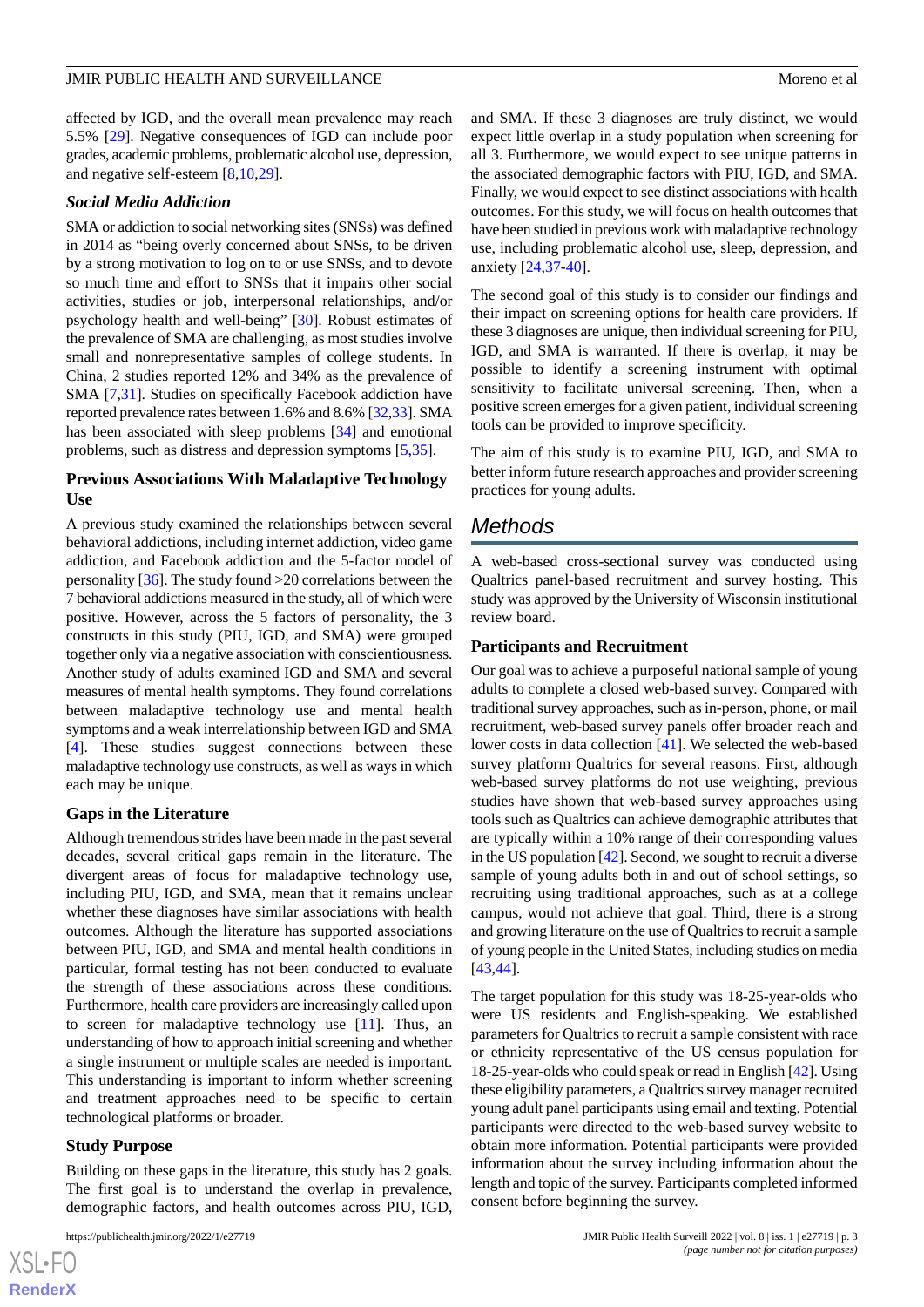# **Survey Procedures**

The survey was hosted on Qualtrics. Participants who provided consent were allowed to begin the survey. After informed consent was obtained, each measurement tool was provided on a single webpage. Demographic information was collected on a single webpage. Participants were allowed to skip questions or scales if they were uncomfortable or did not want to complete certain items. Participants could move backward and forward in the survey before submitting the results.

Participants were provided Qualtrics points as an incentive for survey completion. Survey results were delivered to the investigative team without identifying information.

# **Survey Measures**

Our 3 technology-related scales included assessments for PIU, IGD, and SMA.

# *Problematic Internet Use*

The Problematic and Risky Internet Use Screening Scale (PRIUSS) [\[45](#page-10-15)] was developed based on the PIU conceptual framework [[19\]](#page-9-10). The PRIUSS was validated for use among AYAs in English and Dutch [\[45](#page-10-15)[-47](#page-10-16)]. The PRIUSS has 2 versions: a 3-item short screen designed as an initial screen to be followed by an 18-item full screen if the short screen is positive [[48\]](#page-10-17). PIU was measured using the 3-item PRIUSS (PRIUSS-3) [\[46](#page-10-18)]. The scale asks participants to answer how often certain behaviors and experiences have happened in the past 6 months. For example, items include how often "do you feel irritated when you are away from the internet?" and "do you experience withdrawal when you are away from the internet?"

# *Internet Gaming Disorder*

IGD was measured using the IGD Scale [[49\]](#page-10-19). This 9-item scale asks participants to respond to whether they have had certain experiences in the past year. For example, items include "have there been periods when all you could think of was the moment that you could play a game?" and "have you felt unsatisfied because you wanted to play more?" Response options are yes and no. The cutoff for a positive score is ≥5 *yes* answers. The Cronbach  $\alpha$  for this scale was .83.

# *Social Media Addiction*

SMA was measured using the Bergan SMA Scale [[37\]](#page-10-9). This scale has 6 items about the frequency of certain social media experiences over the past year. For example, statements include "You feel an urge to use social media more and more" and "You use social media in order to forget about personal problems." Response options are on a 5-point Likert scale from *very rarely* to *very often*. The initial scale was conceptualized as a Facebook Addiction Scale, which was shown to have good psychometric properties [[36\]](#page-10-8) and was subsequently expanded to represent a broader SMA scale. The Cronbach α for this scale was .87.

# *Health Behavior and Conditions*

Our health behavior and condition measures included problematic alcohol use, sleep, depression, and anxiety.

# **Problematic Alcohol Use**

Problematic alcohol use has been associated with maladaptive use in previous work [[9,](#page-9-22)[10](#page-9-1),[40,](#page-10-10)[50](#page-11-0)]. We measured problematic alcohol use using the Alcohol Use Disorders Identification Test-Concise [\[51](#page-11-1),[52\]](#page-11-2). This 3-item scale asks participants about their alcohol consumption habits. For example, items include frequency of drinking alcohol and number of alcoholic drinks consumed on a typical day. Responses are on a 5-point Likert scale, with higher scores indicating greater consumption. Scores were allotted from 0 to 4 on a Likert scale for each question. The cutoff used to indicate hazardous drinking was 4 points for men and 3 points for women.

# **Sleep**

Robust literature, including a systematic review and a meta-analysis [[53\]](#page-11-3), links maladaptive technology use to sleep issues [\[50](#page-11-0),[54,](#page-11-4)[55](#page-11-5)]. Sleep was measured using the Epworth Sleepiness Scale [\[56](#page-11-6)]. This 8-item scale asks participants how likely they are to doze off or fall asleep in certain situations. For example, items include sitting and reading or as a passenger in a car for an hour without a break. Response options are on a Likert scale from 0 to 3, from no chance of dozing off to a high chance of dozing off. Higher scores indicate increased sleepiness; a score ≥11 represents higher sleepiness. The scale defines mild sleepiness as scores 11-14, moderate sleepiness as scores 15-17, and severe sleepiness as scores 18-24.

# **Depression**

Depression has consistently been associated with maladaptive technology use across multiple studies [[3,](#page-9-0)[5](#page-9-20),[7,](#page-9-19)[8](#page-9-18),[24,](#page-9-15)[52](#page-11-2),[57-](#page-11-7)[59\]](#page-11-8). For this study, depression was measured using the Patient Health Questionnaire [\[60](#page-11-9)-[62\]](#page-11-10). This 9-item scale asks participants how often they have experienced the given symptoms in the past 2 weeks. For example, items include "little interest or pleasure in doing things" and "feeling down, depressed or hopeless." Response options used a 4-point Likert scale ranging from *not at all* to *nearly every day*. The scale defines mild depression as scores of 6-10, moderate depression as scores of 11-14, moderately severe depression as scores of 15-19, and severe depression as scores of 20 and above.

# **Generalized Anxiety Disorder**

Anxiety has been linked to maladaptive technology use in previous work [[3,](#page-9-0)[8](#page-9-18),[57,](#page-11-7)[58](#page-11-11)]. Anxiety was measured using the Generalized Anxiety Disorder–7 scale [\[63](#page-11-12)]. This 7-item scale asks participants how often they have experienced the given symptoms in the past 2 weeks. For example, items include "feeling nervous, anxious or on edge" and "trouble relaxing." Response options used a 4-point Likert scale ranging from *not at all* to *nearly every day*. Scores for this scale include mild anxiety as scores 6-10, moderate anxiety as scores 11-15, and severe anxiety as scores of ≥16.

Demographic measures included age, gender, and race and ethnicity. We asked the participants about the highest grade they had completed, with answer options including some high school, high school graduate, some college, technical school or associate arts degree, college degree, some graduate school, completed a graduate degree, and others. We asked about current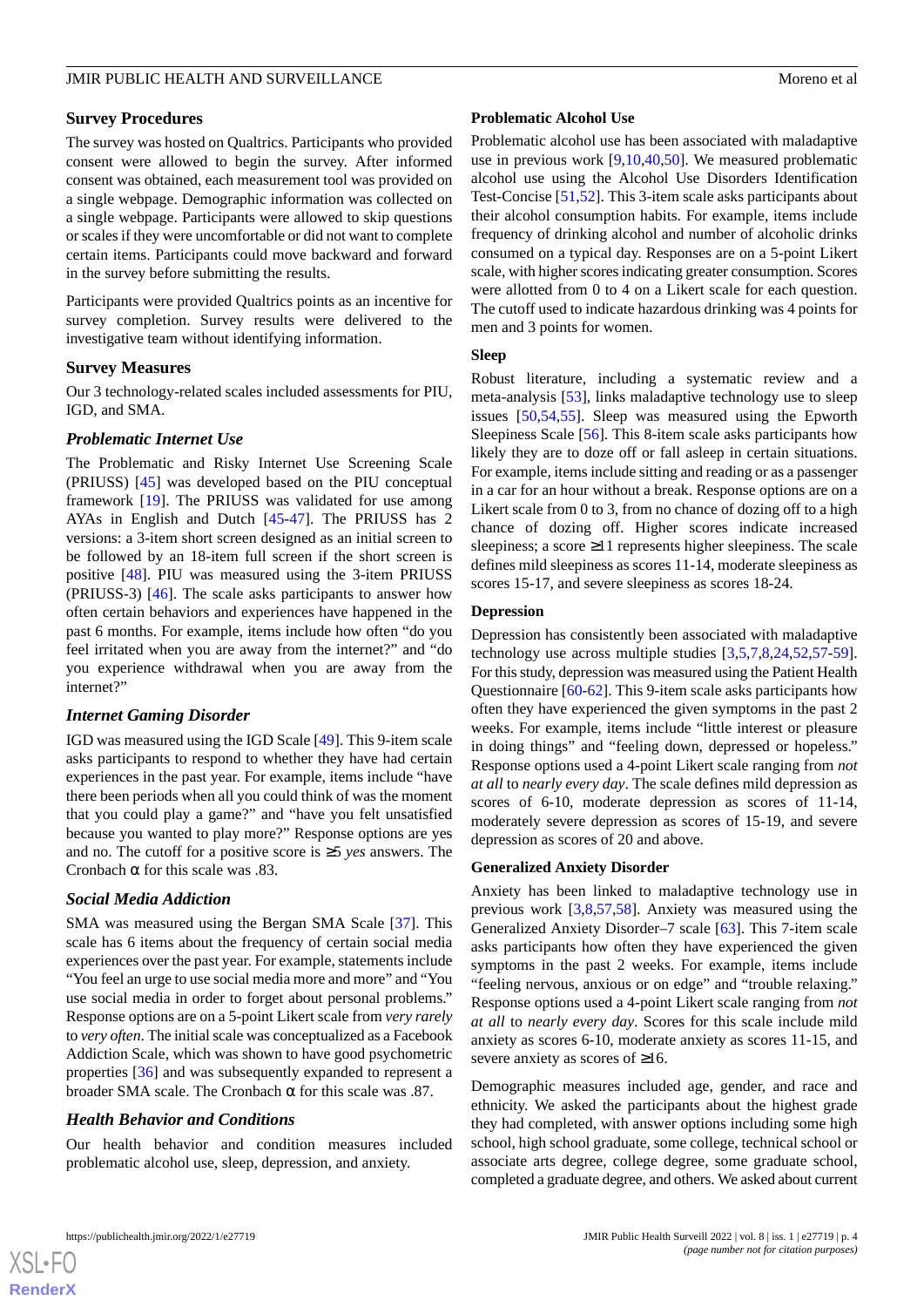education or employment status as well (eg, part-time or full-time employment).

### **Analysis**

Statistical analyses were conducted using SAS software (SAS Institute Inc), version 9.4. All *P* values were 2-tailed, and *P*<.05 was used to indicate statistical significance. Descriptive statistics were summarized as frequencies and percentages or means and SDs.

Age was categorized as younger (18-20-year-olds) versus older (21-25-year-olds) AYAs. Race or ethnicity was categorized for analyses based on 2 goals. One goal was to leverage statistical power by collapsing some groups with smaller proportions of participants. This categorization led to several larger groups. Our second goal was to ensure that the groups identified in previous studies as at risk for problematic technology use were included in the analyses. Thus, we then reviewed previous studies of problematic technology use [\[7](#page-9-19)[,64](#page-11-13)] to ensure that at-risk groups from these studies were included as distinct groups for analysis. Our final list of groups included Asian, Caucasian or White, Hispanic or Latino, African American, and others. The highest grade completed was dichotomized to include college education versus no college. Employment was dichotomized as any employment (full or part-time) versus not employed. Current schooling was dichotomized as in school (full or part-time) versus not in school.

To address our first study aim, we evaluated the frequency of and overlap in positive screening scores among PIU, IGD, and SMA. We calculated the proportions of participants who met the clinical criteria for PIU, IGD, and SMA using those scales' validated score cutoffs.

To determine associations between demographic variables and maladaptive technology use diagnoses, as well as maladaptive technology use and health behavior and conditions, we used multivariate logistic regression.

Finally, we calculated the typical measures to assess the value of screening tests in clinical settings [\[65](#page-11-14)]. These typically include sensitivity, which is the ability of a test to correctly classify an individual as having a condition or the likelihood that a test is positive in a true positive case. These also include specificity, which is the ability of a test to correctly classify an individual as being without a condition or the likelihood that a negative test is a true negative. Positive predictive value (PPV) is the percentage of participants with a positive test to be positive cases, and negative predictive value (NPV) is the percentage of patients with a negative test who do not have the condition. An optimal screening test often relies on high levels of specificity and a high NPV to avoid missing a possible positive case. Screening tests are often followed by diagnostic tests, and an optimal diagnostic test often relies on high levels of sensitivity and PPV to correctly identify cases. We calculated the sensitivity and specificity of the screening tools using the most prevalent maladaptive technology type, defining that condition as the gold standard for this study.

# *Results*

# **Overview**

Our 6000 participants had an average age of 21.7 (SD 2.4) years. Of the 6000 participants, 3062 (51.03%) were female, 3431 (57.18%) were Caucasian, 1686 (28.1%) were in a 4-year college program, and 2319 (38.65%) worked full-time. [Table](#page-5-0) [1](#page-5-0) provides the demographic data.

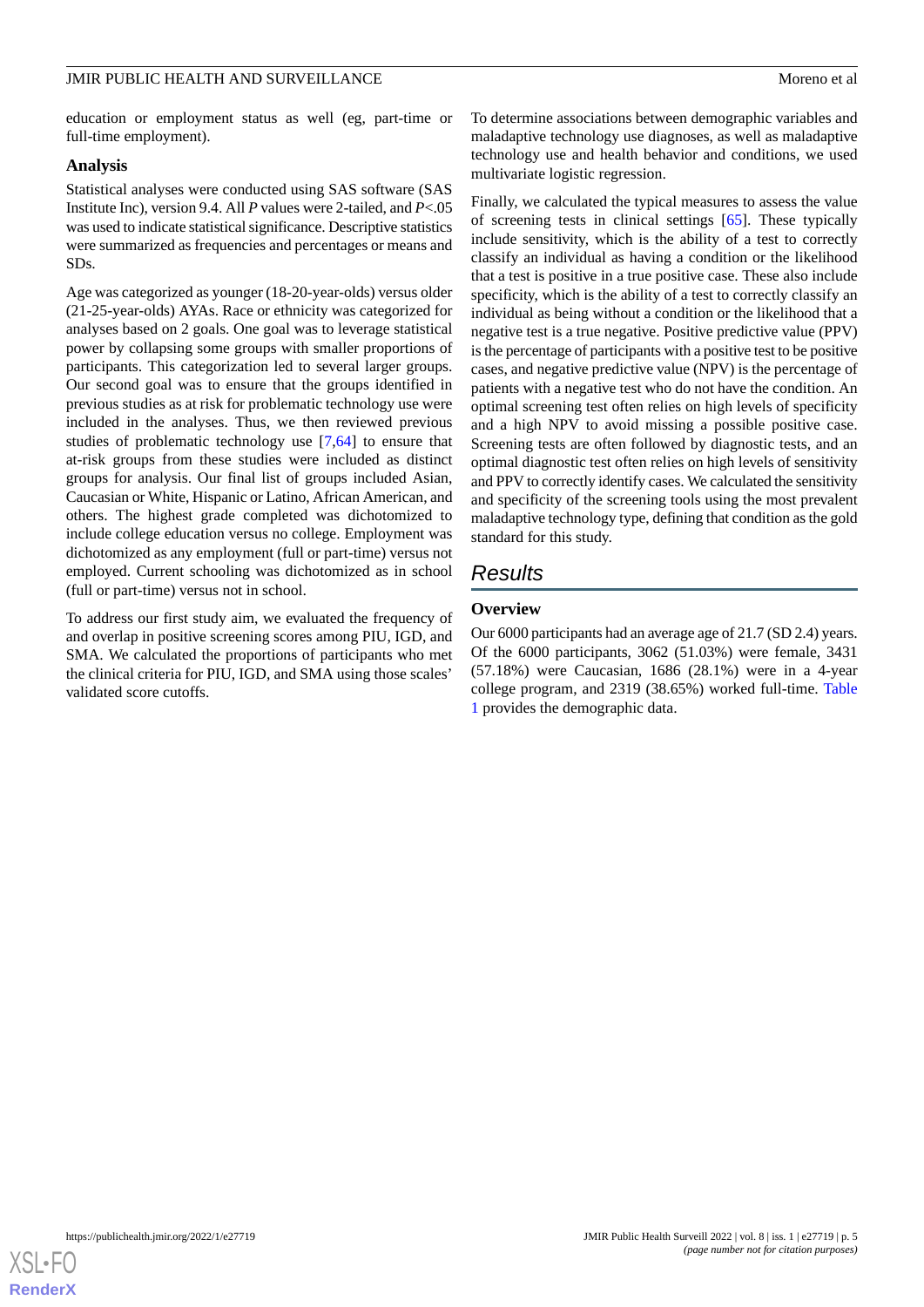# JMIR PUBLIC HEALTH AND SURVEILLANCE Moreno et al.

<span id="page-5-0"></span>**Table 1.** Demographic information of young adult participants recruited using Qualtrics panels (N=6000).

| Variables                                 | Values       |
|-------------------------------------------|--------------|
| Age (years), mean (SD)                    | 21.7(2.4)    |
| Gender, n (%)                             |              |
| Female                                    | 3062 (51.03) |
| Male                                      | 2841 (47.35) |
| Other                                     | 91(1.5)      |
| Race or ethnicity, n (%)                  |              |
| Caucasian or White                        | 3431 (57.18) |
| Asian                                     | 304 (5.07)   |
| Hispanic or Latino                        | 502 (8.37)   |
| <b>Black or African American</b>          | 793 (13.22)  |
| Other                                     | 957 (15.95)  |
| Highest grade completed, n (%)            |              |
| Some high school                          | 101(1.68)    |
| High school graduate                      | 2149 (35.82) |
| Some college                              | 1682 (28.03) |
| Technical school or associate arts degree | 311(5.18)    |
| College degree                            | 1123 (18.72) |
| Some graduate school                      | 232 (3.87)   |
| Completed graduate degree                 | 314 (5.23)   |
| Other                                     | 68 (1.13)    |
| Current education or employment, n (%)    |              |
| Part-time work                            | 1853 (30.88) |
| Full-time work                            | 2319 (38.65) |
| Part-time school                          | 486(8.1)     |
| Full-time school                          | 1263 (21.05) |

# <span id="page-5-1"></span>**Descriptive Data**

Descriptive data for all measures are provided in [Table 2](#page-5-1). Descriptive data included mean scores across the maladaptive technology instruments. Findings included a mean score for problematic alcohol use of 2.6 (SD 2.6), mean score for depression of 9.4 (SD 7.2), mean score for anxiety of 8.4 (SD 6.1), and mean score for sleep of 9.07 (SD 5.2).

**Table 2.** Descriptive data from young adult participants.

| Variables               | Mean (SD; range) |
|-------------------------|------------------|
| $P{\rm IU}^{\rm a}$     | 3.5(3.1; 0.12)   |
| IGD <sup>b</sup>        | 2.7(2.6; 0.9)    |
| SMA <sup>c</sup>        | $7.5(5.7; 0-24)$ |
| Problematic alcohol use | 2.6(2.6; 0.12)   |
| Depression              | $9.4(7.2; 0-27)$ |
| Anxiety                 | $8.4(6.1; 0-21)$ |
| Sleep                   | $9.1(5.2; 0-24)$ |

<sup>a</sup>PIU: problematic internet use.

<sup>b</sup>IGD: internet gaming disorder.

<sup>c</sup>SMA: social media addiction.

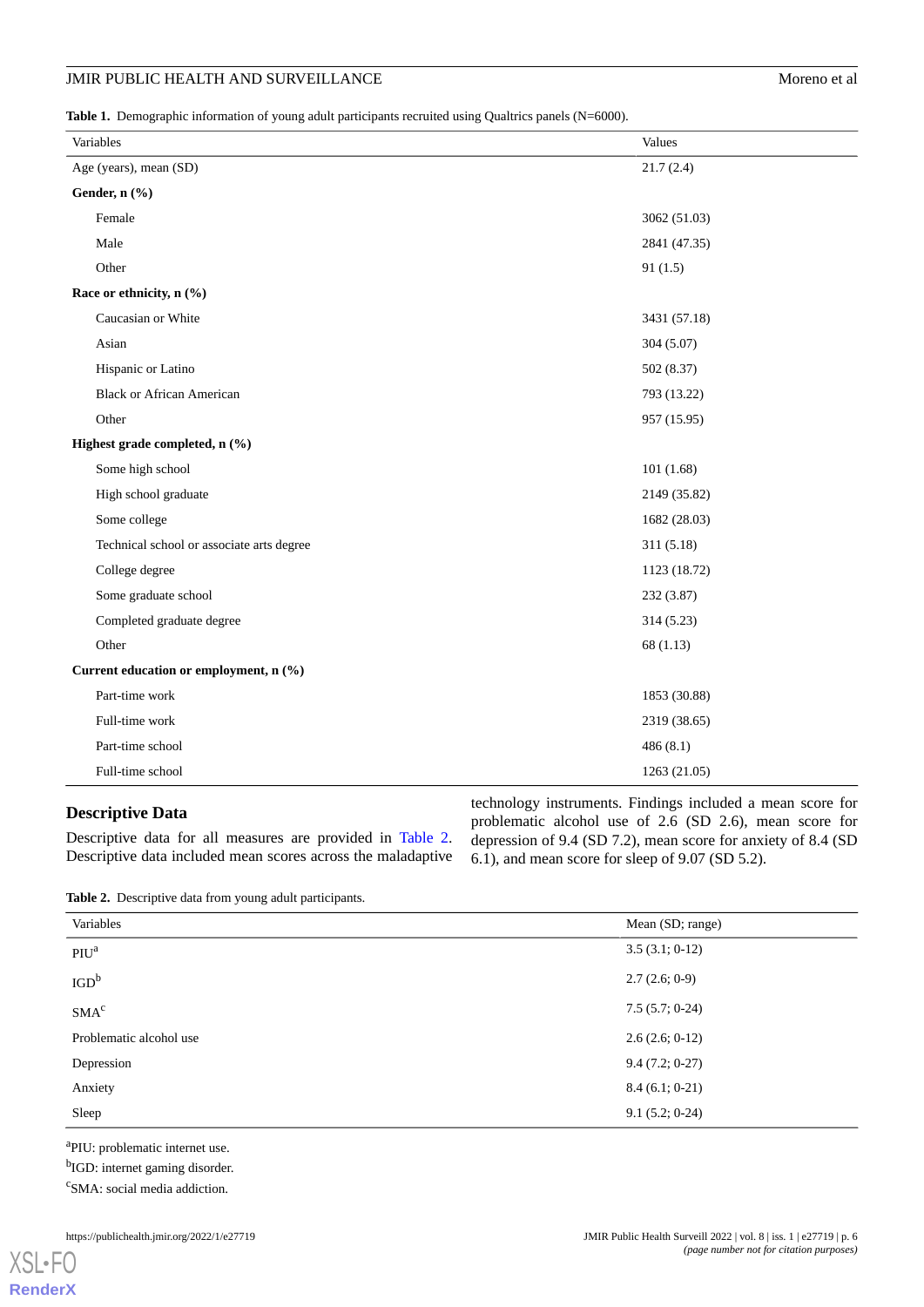### **Prevalence of PIU, IGD, and SMA**

For PIU, the mean PRIUSS score was 3.5 (SD 3.1), and 53.58% (3215/6000) of participants met the criteria for PIU. The mean IGD score was 2.7 (SD 2.6), and 24.33% (1460/6000) met the criteria for IGD. The mean SMA score was 7.5 (SD 5.7), and 3.42% (205/6000) met the criteria for SMA. Of the 6000 participants, 1959 (32.65%) met the criteria for only PIU, 266 (4.43%) met the criteria for only IGD, and 13 (0.22%) met the criteria for only SMA. Approximately 40.03% (2402/6000) did not meet the criteria for any of these diagnoses. [Figure 1](#page-6-0) represents the overlap in screening rates for PIU, IGD, and SMA.

<span id="page-6-0"></span>**Figure 1.** Overlap in screening rates for problematic internet use, internet gaming disorder and social media addiction among a young adult population.



# **Associations With Demographic Variables Across PIU, IGD, and SMA**

There were varied associations with demographic variables across all 3 maladaptive technology use diagnoses. There were no noted differences across younger and older AYAs in our study population for PIU, IGD, or SMA. Males were more likely to meet the criteria for PIU (odds ratio [OR] 1.2, 95% CI 1.0-1.4) and IGD (OR 2.9, 95% CI 2.5-3.5) than females. There was no gender association noted for SMA.

In evaluating race and ethnicity, Asian participants were more likely to meet the criteria for PIU than Caucasian participants (OR 1.7, 95% CI 1.3-2.4). Similar findings were present for IGD; Asian participants were more likely to meet the criteria

for IGD than Caucasian participants (OR 1.6, 95% CI 1.2-2.2). Hispanic participants were also more likely to meet the criteria for IGD than non-Hispanic Caucasian participants (OR 1.3, 95% CI 1-1.7).

Higher educational levels were positively associated with PIU (OR 1.4, 95% CI 1.2-1.6) and SMA (OR 1.4, 95% CI 1-2) compared with lower educational levels. Being employed was positively associated with IGD (OR 1.3, 95% CI 1.2-1.5) than not being employed. [Multimedia Appendix 1](#page-8-2) illustrates these associations.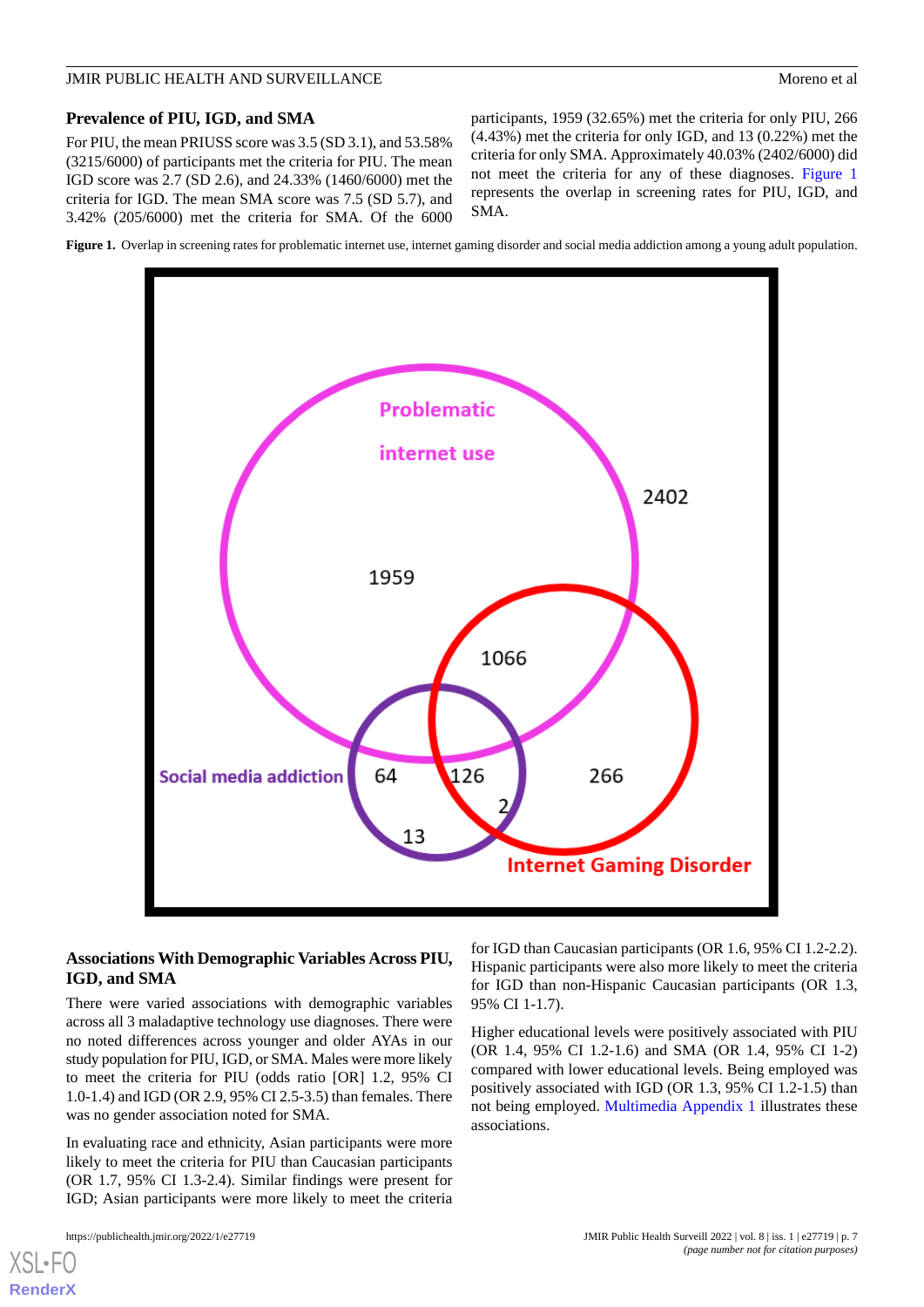# **Health Outcomes: Association With PIU, IGD, and SMA**

For health behavior and condition variables, problematic alcohol use was positively associated with PIU, IGD, and SMA. Sleep issues were associated with PIU and IGD across all 3 sleep outcomes (mild, moderate, and severe sleepiness), whereas SMA was only associated with severe sleepiness (OR 4.6, 95% CI 2.9-7.2). Depression screening showed a similar pattern: there were associations with PIU and IGD across all categories of depression, although SMA was only associated with severe depression (OR 2.5, 95% CI 1.3-5.3). Anxiety also showed a similar pattern. Anxiety was associated with PIU and IGD across all categories of anxiety, and SMA was only associated with severe anxiety (OR 5.2, 95% CI 2.5-10.9). [Multimedia Appendix](#page-8-2) [1](#page-8-2) shows these associations.

# **Screening for Maladaptive Technology Use**

Given that PIU was the most prevalent maladaptive technology use diagnosis, we tested PIU as our defined gold standard in this study and its capacity to predict IGD and SMA. The sensitivity of PIU for detecting IGD was 82% (95% CI 80%-84%), and the specificity was 54% (95% CI 53%-56%). The PPV was 37% (95% CI 35%-39%), and the NPV was 90% (95% CI 89%-91%). Thus, the overall accuracy was 61% (95% CI 60%-62%).

The diagnostic accuracy of PIU for predicting SMA included sensitivity of 93% (95% CI 88%-96%), with a specificity of 47% (95% CI 46%-48%). The PPV was 6% (95% CI 5%-7%), and the NPV was 99% (95% CI 99%-100%). The overall accuracy was 48% (95% CI 47%-50%).

# *Discussion*

# **Principal Findings**

This cross-sectional survey screened a large national sample of AYAs for PIU, IGD, and SMA to determine prevalence and overlap, demographic associations with each, and associations between these technology-related conditions and health outcomes. There was overlap across PIU, IGD, and SMA in some associated demographic variables as well as health outcomes. However, the patterns in the associated variables demonstrated unique qualities of each of these conditions.

# **Prevalence Differences in PIU Compared With IGD and SMA**

Our first finding was that PIU was the most prevalent condition among our study population, and screening for PIU captured many of the participants who screened positive for IGD and SMA. Given that PIU is more nonspecific than IGD's focus on video games and SMA's focus on social media, this finding may seem logical. There is overlap in the emotions and behaviors asked in each of the scales for PIU, IGD, and SMA; however, the PRIUSS asked participants to consider their internet use more broadly. Placing these findings in the context of previous work, we can consider the early conceptualizations of problematic technology use. Our findings align with an early cognitive behavioral model with focused attention on the impact of an individual's thoughts on their development of problematic

behaviors. This approach separated internet overuse into *generalized* overuse or multidimensional overuse of the internet and *specific* overuse [[17\]](#page-9-8). Specific overuse was defined as dependence on a specific function of the internet. We found that PIU, a more generalized condition, was the most prevalent of the 3 conditions and that IGD and SMA as more specific conditions were endorsed by smaller groups than PIU. These findings suggest that this generalized or specific model may provide insights into the mechanisms for the current state of problematic technology conditions.

### **Prevalence of PIU Compared With Previous Studies**

It is notable that prevalence rates for PIU in this study, using a brief screening tool, indicated that just over half of participants screened positive for PIU using the short PRIUSS-3 screen. Previous studies of college students using the longer PRIUSS-18 have suggested prevalence rates among 4-year college students of around 4% [[21\]](#page-9-12). As these are 2 different but related instruments with different purposes, this is likely the main reason for the higher prevalence of screening at risk for PIU in this study. The PRIUSS-3 was designed to maximize sensitivity at the expense of specificity. As a screening tool for identifying individuals who would benefit from further screening, this tool has demonstrated 100% sensitivity and 69% specificity [[48\]](#page-10-17). This design approach and screening purpose of the PRIUSS-3 is the most likely explanation for why the prevalence rates were higher compared with previous work.

A second consideration is whether these prevalence findings represent differences based on our broad study population of young adults. This study recruited a general population of young adults across the United States, a different approach than that of many previous studies that have focused on specific populations of college students [[66-](#page-11-15)[68\]](#page-11-16). This study's focus on young adult populations may also explain the increased rates of IGD compared with previous studies.

A third possible consideration is whether our findings suggest an increasing prevalence of PIU within society over time. It can be argued that an increasing number of daily activities now occur on the web, such as shopping, viewing recipes, or learning new skills. Thus, the continued infringement of the internet into lives may lead to increasing reliance or dependence on web-based connections. However, given the stark differences in the prevalence for this study compared with others using the PRIUSS-18 and studying 4-year college student populations, this final consideration is not likely able to fully address or explain our findings.

# **Correlations Between PIU, IGD, SMA and Health Outcomes**

We found strong correlations between PIU and the mental illnesses of anxiety and depression in the 0.4 range, and similar findings for SMA were found. Correlations for gaming and anxiety and depression were lower, in the 0.27-0.34 range. For correlations with alcohol use, we found lower correlations with all our technology diagnoses; the highest correlation was with PIU at 0.21. For sleep, correlations were similar across PIU, IGD, and SMA, all in the 0.3 range. These findings support screening for depression and anxiety concomitantly with

```
XS\cdotFC
RenderX
```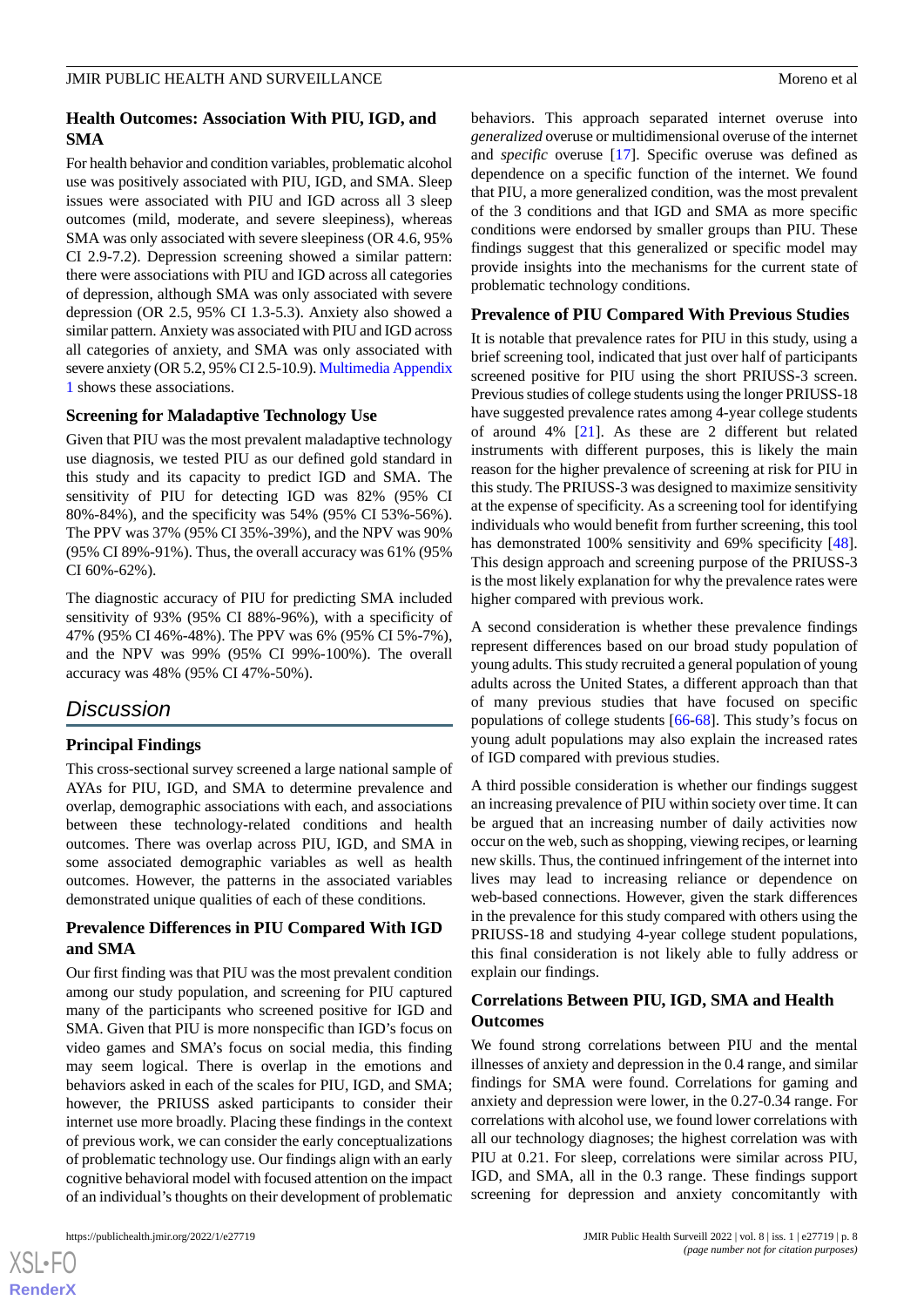maladaptive technology use. These findings also illustrate subtle differences among PIU, IGD, and SMA, such as how participants who screened positive for IGD also demonstrated a lower correlation for anxiety compared with depression, which differed from the pattern for PIU and SMA. These findings should be explored in future studies.

# **Limitations**

This study's results may not generalize beyond a study population of young adults recruited via Qualtrics. Recruiting from a web-based panel meant that we could designate the study population size and criteria; however, it limited our ability to assess external validity. However, the Qualtrics platform and panels have been used in previous technology-focused studies [[44\]](#page-10-14), and panel recruitment has been shown to closely approximate US populations [[42\]](#page-10-12). A second limitation is that our measures were assessed using self-report and thus may be subject to social desirability bias and recall bias.

Given that our study is cross-sectional and not longitudinal, we cannot conclude the directionality of these correlations. It is possible that our study illustrates preferential web-based activities among young adults with depression or anxiety. Furthermore, our study did not test or posit mechanisms by which problematic technology use and health conditions may be related. Although previous literature has identified associations between problematic technology use and certain conditions, an exploration of the mechanisms to support these associations remains understudied. This area of inquiry will be important for future work.

Finally, our study represents a unique approach for measuring multiple maladaptive technology conditions in a single study; thus, placing the findings in the context of existing literature is more challenging because of this unusual approach. Future studies should consider longitudinal study designs incorporating more than one measure of maladaptive technology use to further understand the similarities and differences across these conditions.

# **Implications**

Despite these limitations, our study has several intriguing implications. The first implication is that the findings suggest that PIU, IGD, and SMA are more alike than different. We

found some small differences with demographic factors, which may support group or cultural differences rather than different underlying mechanisms for these types of maladaptive technology use. Across our health outcomes, we found similar positive correlations across PIU and SMA with anxiety and depression, with IGD showing some small differences.

One clinical implication centers on our finding that PIU was the most common condition and that screening for PIU captured many participants who screened positive for IGD and SMA. Given that PIU was identified as having sensitivity to detect IGD and SMA at the levels of 82% and 98%, respectively, it is likely that screening for PIU may be a valid approach to detect concerns related to technology. Then, if the screen is positive, follow-up screening could include specific evaluations for IGD or SMA depending on the patient's history. As the PRIUSS-3 is designed to optimize sensitivity, this tool is likely a reliable candidate for this type of initial screening. Furthermore, as the PRIUSS-3 includes 3 questions, this brief screening tool could be incorporated into clinical flows without undue patient or clinic staff burden.

Our study found that PIU, IGD, and SMA were also commonly associated with positive screens for depression and anxiety. Thus, another clinical implication is that for clinics that do not conduct routine depression and anxiety screening for all patients, a positive screen for PIU should also prompt a screen for depression and anxiety. Early and ongoing screening for PIU may be a potential approach for identifying young adults at risk for other mental illnesses, and it may prompt further evaluation.

### **Conclusions**

In conclusion, our study advances the understanding of PIU, IGD, and SMA by demonstrating their strong overlap in meeting diagnostic criteria and similarities in demographic risk factors. We also found similarities in health behavior and conditions across PIU and SMA in particular. If these 3 conditions were truly distinct, we would anticipate little overlap in a population when screening for all 3 maladaptive technology conditions. We can conclude that PIU, IGD, and SMA are more similar than different. Finally, we identified that an efficient screening approach might be to conduct initial screening for PIU, followed by technology-specific screening assessments and screening for depression and anxiety.

# <span id="page-8-2"></span>**Conflicts of Interest**

None declared.

# <span id="page-8-0"></span>**Multimedia Appendix 1**

<span id="page-8-1"></span>Associations between demographic factors and health outcomes with maladaptive technology conditions. [[DOCX File , 16 KB](https://jmir.org/api/download?alt_name=publichealth_v8i1e27719_app1.docx&filename=f21cf6ba9535067e0572b4445a7b89a9.docx)-[Multimedia Appendix 1\]](https://jmir.org/api/download?alt_name=publichealth_v8i1e27719_app1.docx&filename=f21cf6ba9535067e0572b4445a7b89a9.docx)

### **References**

 $XS$  $\cdot$ FC **[RenderX](http://www.renderx.com/)**

- 1. Teens, social media and technology 2018. Pew Research Center. 2018. URL: [https://www.pewresearch.org/internet/2018/](https://www.pewresearch.org/internet/2018/05/31/teens-social-media-technology-2018/) [05/31/teens-social-media-technology-2018/](https://www.pewresearch.org/internet/2018/05/31/teens-social-media-technology-2018/) [accessed 2021-11-15]
- 2. Ellison N, Steinfield BC, Lampe C. The benefits of Facebook "Friends:" social capital and college students' use of online social network sites. J Comp Mediate Commun 2007 Jul 1;12(4):1143-1168. [doi: [10.1111/j.1083-6101.2007.00367.x\]](http://dx.doi.org/10.1111/j.1083-6101.2007.00367.x)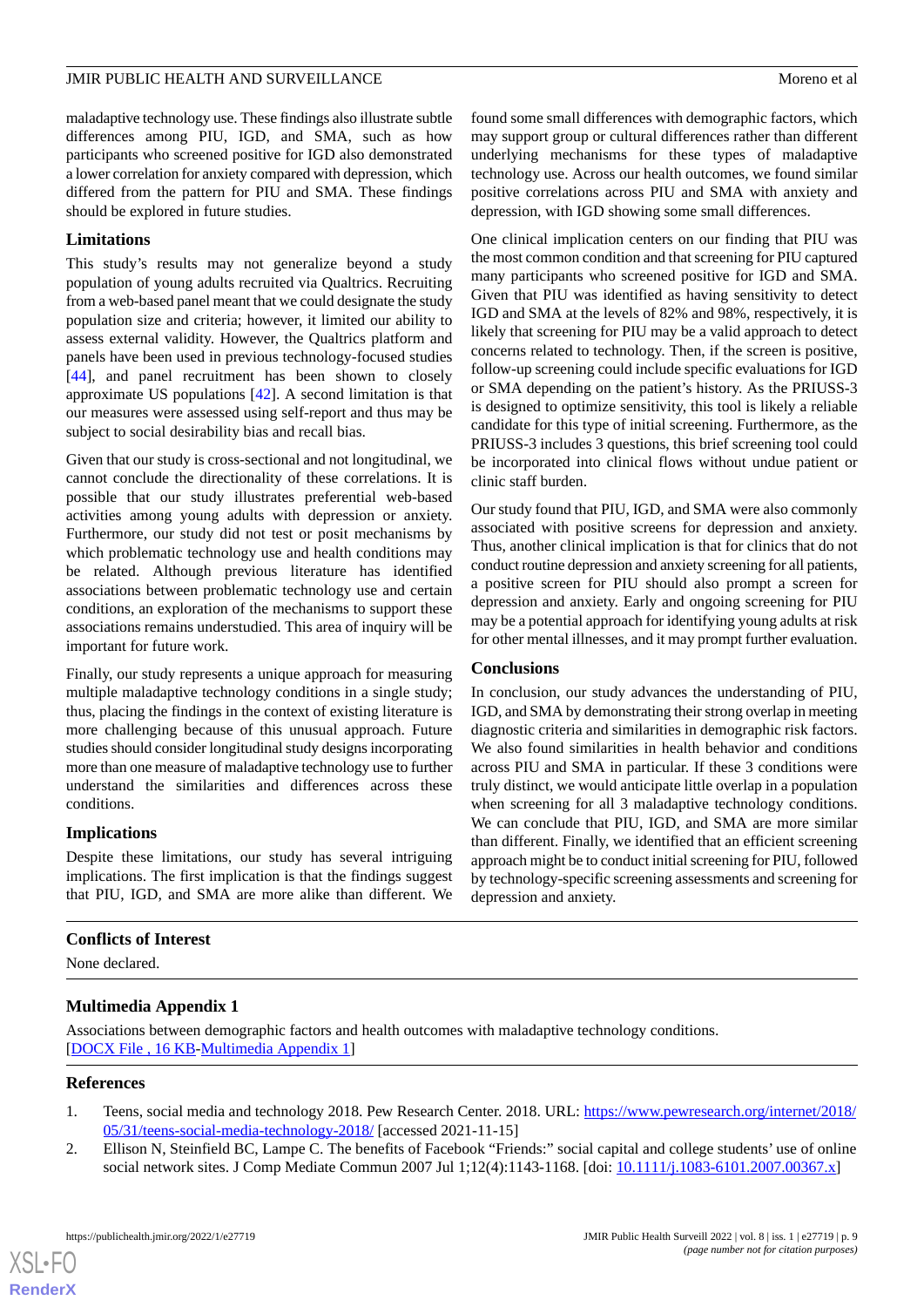- <span id="page-9-0"></span>3. Younes F, Halawi G, Jabbour H, El Osta N, Karam L, Hajj A, et al. Internet addiction and relationships with insomnia, anxiety, depression, stress and self-esteem in university students: a cross-sectional designed study. PLoS One 2016 Sep 12;11(9):e0161126 [\[FREE Full text](https://dx.plos.org/10.1371/journal.pone.0161126)] [doi: [10.1371/journal.pone.0161126\]](http://dx.doi.org/10.1371/journal.pone.0161126) [Medline: [27618306\]](http://www.ncbi.nlm.nih.gov/entrez/query.fcgi?cmd=Retrieve&db=PubMed&list_uids=27618306&dopt=Abstract)
- <span id="page-9-21"></span>4. Andreassen CS, Pallesen S, Griffiths MD. The relationship between addictive use of social media, narcissism, and self-esteem: findings from a large national survey. Addict Behav 2017 Jan;64:287-293. [doi: [10.1016/j.addbeh.2016.03.006\]](http://dx.doi.org/10.1016/j.addbeh.2016.03.006) [Medline: [27072491](http://www.ncbi.nlm.nih.gov/entrez/query.fcgi?cmd=Retrieve&db=PubMed&list_uids=27072491&dopt=Abstract)]
- <span id="page-9-20"></span>5. Shensa A, Escobar-Viera CG, Sidani JE, Bowman ND, Marshal MP, Primack BA. Problematic social media use and depressive symptoms among U.S. young adults: a nationally-representative study. Soc Sci Med 2017 Jun;182:150-157 [[FREE Full text](http://europepmc.org/abstract/MED/28446367)] [doi: [10.1016/j.socscimed.2017.03.061](http://dx.doi.org/10.1016/j.socscimed.2017.03.061)] [Medline: [28446367\]](http://www.ncbi.nlm.nih.gov/entrez/query.fcgi?cmd=Retrieve&db=PubMed&list_uids=28446367&dopt=Abstract)
- <span id="page-9-19"></span>6. van den Eijnden R, Koning I, Doornwaard S, van Gurp F, Ter Bogt T. The impact of heavy and disordered use of games and social media on adolescents' psychological, social, and school functioning. J Behav Addict 2018 Sep 01;7(3):697-706 [[FREE Full text](http://europepmc.org/abstract/MED/30264607)] [doi: [10.1556/2006.7.2018.65](http://dx.doi.org/10.1556/2006.7.2018.65)] [Medline: [30264607](http://www.ncbi.nlm.nih.gov/entrez/query.fcgi?cmd=Retrieve&db=PubMed&list_uids=30264607&dopt=Abstract)]
- <span id="page-9-18"></span>7. Bányai F, Zsila, Király O, Maraz A, Elekes Z, Griffiths MD, et al. Problematic social media use: results from a large-scale nationally representative adolescent sample. PLoS ONE 2017 Jan 9;12(1):e0169839. [doi: [10.1371/journal.pone.0169839](http://dx.doi.org/10.1371/journal.pone.0169839)]
- <span id="page-9-22"></span>8. González-Bueso V, Santamaría JJ, Fernández D, Merino L, Montero E, Ribas J. Association between internet gaming disorder or pathological video-game use and comorbid psychopathology: a comprehensive review. Int J Environ Res Public Health 2018 Apr 03;15(4):668 [\[FREE Full text\]](https://www.mdpi.com/resolver?pii=ijerph15040668) [doi: [10.3390/ijerph15040668](http://dx.doi.org/10.3390/ijerph15040668)] [Medline: [29614059](http://www.ncbi.nlm.nih.gov/entrez/query.fcgi?cmd=Retrieve&db=PubMed&list_uids=29614059&dopt=Abstract)]
- <span id="page-9-1"></span>9. Weinstein A, Lejoyeux M. Internet addiction or excessive internet use. Am J Drug Alcohol Abuse 2010 Sep;36(5):277-283. [doi: [10.3109/00952990.2010.491880](http://dx.doi.org/10.3109/00952990.2010.491880)] [Medline: [20545603\]](http://www.ncbi.nlm.nih.gov/entrez/query.fcgi?cmd=Retrieve&db=PubMed&list_uids=20545603&dopt=Abstract)
- <span id="page-9-2"></span>10. Wartberg L, Kammerl R. Empirical relationships between problematic alcohol use and a problematic use of video games, social media and the internet and their associations to mental health in adolescence. Int J Environ Res Public Health 2020 Aug 21;17(17):6098 [\[FREE Full text\]](https://www.mdpi.com/resolver?pii=ijerph17176098) [doi: [10.3390/ijerph17176098](http://dx.doi.org/10.3390/ijerph17176098)] [Medline: [32825700](http://www.ncbi.nlm.nih.gov/entrez/query.fcgi?cmd=Retrieve&db=PubMed&list_uids=32825700&dopt=Abstract)]
- <span id="page-9-4"></span><span id="page-9-3"></span>11. Council on Communications and Media. Media use in school-aged children and adolescents. Pediatrics 2016 Nov;138(5):e20162592 [\[FREE Full text](http://pediatrics.aappublications.org/cgi/pmidlookup?view=long&pmid=27940794)] [doi: [10.1542/peds.2016-2592](http://dx.doi.org/10.1542/peds.2016-2592)] [Medline: [27940794\]](http://www.ncbi.nlm.nih.gov/entrez/query.fcgi?cmd=Retrieve&db=PubMed&list_uids=27940794&dopt=Abstract)
- <span id="page-9-5"></span>12. Young KS. Psychology of computer use: XL. Addictive use of the internet: a case that breaks the stereotype. Psychol Rep 1996 Dec;79(3 Pt 1):899-902. [doi: [10.2466/pr0.1996.79.3.899](http://dx.doi.org/10.2466/pr0.1996.79.3.899)] [Medline: [8969098\]](http://www.ncbi.nlm.nih.gov/entrez/query.fcgi?cmd=Retrieve&db=PubMed&list_uids=8969098&dopt=Abstract)
- <span id="page-9-6"></span>13. Young KS. Internet addiction: the emergence of a new clinical disorder. Cyber Psychol Behav 1998 Jan;1(3):237-244. [doi: [10.1089/cpb.1998.1.237](http://dx.doi.org/10.1089/cpb.1998.1.237)]
- <span id="page-9-7"></span>14. Griffiths M. Internet addiction: fact or fiction? Psychologist 1999;12(5):246-250.
- <span id="page-9-8"></span>15. Grant JE, Potenza MN, Weinstein A, Gorelick DA. Introduction to behavioral addictions. Am J Drug Alcohol Abuse 2010 Sep;36(5):233-241 [[FREE Full text](http://europepmc.org/abstract/MED/20560821)] [doi: [10.3109/00952990.2010.491884\]](http://dx.doi.org/10.3109/00952990.2010.491884) [Medline: [20560821\]](http://www.ncbi.nlm.nih.gov/entrez/query.fcgi?cmd=Retrieve&db=PubMed&list_uids=20560821&dopt=Abstract)
- <span id="page-9-9"></span>16. Shapira NA, Lessig MC, Goldsmith TD, Szabo ST, Lazoritz M, Gold MS, et al. Problematic internet use: proposed classification and diagnostic criteria. Depress Anxiety 2003;17(4):207-216. [doi: [10.1002/da.10094](http://dx.doi.org/10.1002/da.10094)] [Medline: [12820176](http://www.ncbi.nlm.nih.gov/entrez/query.fcgi?cmd=Retrieve&db=PubMed&list_uids=12820176&dopt=Abstract)]
- <span id="page-9-10"></span>17. Davis R. A cognitive-behavioral model of pathological internet use. Comput Human Behav 2001 Mar 1;17(2):187-195. [doi: [10.1016/s0747-5632\(00\)00041-8](http://dx.doi.org/10.1016/s0747-5632(00)00041-8)]
- <span id="page-9-11"></span>18. Andreassen CS. Online social network site addiction: a comprehensive review. Curr Addict Rep 2015 Jun 01;2(2):175-184. [doi: [10.1007/s40429-015-0056-9](http://dx.doi.org/10.1007/s40429-015-0056-9)]
- <span id="page-9-12"></span>19. Moreno MA, Jelenchick LA, Christakis DA. Problematic internet use among older adolescents: a conceptual framework. Comput Human Behav 2013 Jul;29(4):1879-1887. [doi: [10.1016/j.chb.2013.01.053](http://dx.doi.org/10.1016/j.chb.2013.01.053)]
- <span id="page-9-14"></span>20. Liu TC, Desai RA, Krishnan-Sarin S, Cavallo DA, Potenza MN. Problematic internet use and health in adolescents: data from a high school survey in Connecticut. J Clin Psychiatry 2011 Jun;72(6):836-845 [\[FREE Full text\]](http://europepmc.org/abstract/MED/21536002) [doi: [10.4088/JCP.10m06057](http://dx.doi.org/10.4088/JCP.10m06057)] [Medline: [21536002\]](http://www.ncbi.nlm.nih.gov/entrez/query.fcgi?cmd=Retrieve&db=PubMed&list_uids=21536002&dopt=Abstract)
- <span id="page-9-13"></span>21. Christakis DA, Moreno MM, Jelenchick L, Myaing MT, Zhou C. Problematic internet usage in US college students: a pilot study. BMC Med 2011 Jun 22;9(1). [doi: [10.1186/1741-7015-9-77](http://dx.doi.org/10.1186/1741-7015-9-77)]
- <span id="page-9-15"></span>22. Derbyshire KL, Lust KA, Schreiber LR, Odlaug BL, Christenson GA, Golden DJ, et al. Problematic internet use and associated risks in a college sample. Compr Psychiatry 2013 Jul;54(5):415-422. [doi: [10.1016/j.comppsych.2012.11.003](http://dx.doi.org/10.1016/j.comppsych.2012.11.003)] [Medline: [23312879](http://www.ncbi.nlm.nih.gov/entrez/query.fcgi?cmd=Retrieve&db=PubMed&list_uids=23312879&dopt=Abstract)]
- 23. Yates TM, Gregor MA, Haviland MG. Child maltreatment, alexithymia, and problematic internet use in young adulthood. Cyberpsychol Behav Soc Netw 2012 Apr;15(4):219-225. [doi: [10.1089/cyber.2011.0427\]](http://dx.doi.org/10.1089/cyber.2011.0427) [Medline: [22313343\]](http://www.ncbi.nlm.nih.gov/entrez/query.fcgi?cmd=Retrieve&db=PubMed&list_uids=22313343&dopt=Abstract)
- <span id="page-9-16"></span>24. Yen J, Ko C, Yen C, Wu H, Yang M. The comorbid psychiatric symptoms of internet addiction: attention deficit and hyperactivity disorder (ADHD), depression, social phobia, and hostility. J Adolesc Health 2007 Jul;41(1):93-98. [doi: [10.1016/j.jadohealth.2007.02.002](http://dx.doi.org/10.1016/j.jadohealth.2007.02.002)] [Medline: [17577539](http://www.ncbi.nlm.nih.gov/entrez/query.fcgi?cmd=Retrieve&db=PubMed&list_uids=17577539&dopt=Abstract)]
- <span id="page-9-17"></span>25. Ko C, Yen J, Chen C, Yeh Y, Yen C. Predictive values of psychiatric symptoms for internet addiction in adolescents: a 2-year prospective study. Arch Pediatr Adolesc Med 2009 Oct;163(10):937-943. [doi: [10.1001/archpediatrics.2009.159\]](http://dx.doi.org/10.1001/archpediatrics.2009.159) [Medline: [19805713](http://www.ncbi.nlm.nih.gov/entrez/query.fcgi?cmd=Retrieve&db=PubMed&list_uids=19805713&dopt=Abstract)]
- 26. Lam LT, Peng Z. Effect of pathological use of the internet on adolescent mental health: a prospective study. Arch Pediatr Adolesc Med 2010 Oct;164(10):901-906. [doi: [10.1001/archpediatrics.2010.159\]](http://dx.doi.org/10.1001/archpediatrics.2010.159) [Medline: [20679157\]](http://www.ncbi.nlm.nih.gov/entrez/query.fcgi?cmd=Retrieve&db=PubMed&list_uids=20679157&dopt=Abstract)
- 27. American Psychiatric Association. Diagnostic and Statistical Manual of Mental Disorders (DSM-5). Washington: American Psychiatric Publishing; 2013.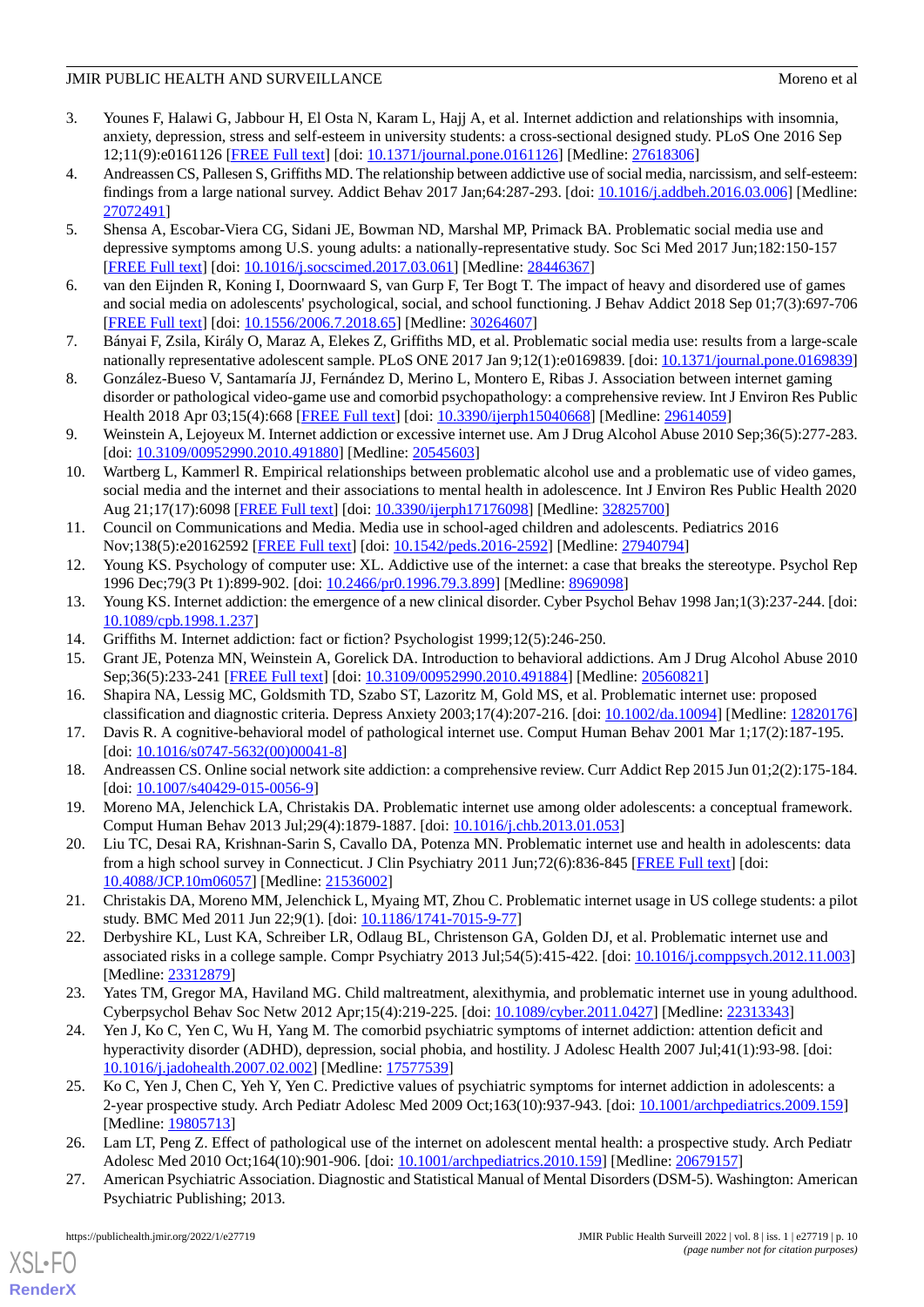- <span id="page-10-0"></span>28. Kuss DJ, Griffiths MD. Online gaming addiction in children and adolescents: a review of empirical research. J Behav Addict 2012 Mar;1(1):3-22. [doi: [10.1556/JBA.1.2012.1.1](http://dx.doi.org/10.1556/JBA.1.2012.1.1)] [Medline: [26166826\]](http://www.ncbi.nlm.nih.gov/entrez/query.fcgi?cmd=Retrieve&db=PubMed&list_uids=26166826&dopt=Abstract)
- <span id="page-10-2"></span><span id="page-10-1"></span>29. Paulus FW, Ohmann S, von Gontard A, Popow C. Internet gaming disorder in children and adolescents: a systematic review. Dev Med Child Neurol 2018 Jul;60(7):645-659 [[FREE Full text](https://doi.org/10.1111/dmcn.13754)] [doi: [10.1111/dmcn.13754](http://dx.doi.org/10.1111/dmcn.13754)] [Medline: [29633243](http://www.ncbi.nlm.nih.gov/entrez/query.fcgi?cmd=Retrieve&db=PubMed&list_uids=29633243&dopt=Abstract)]
- <span id="page-10-3"></span>30. Andreassen C, Pallesen S. Social network site addiction - an overview. Curr Pharm Des 2014;20(25):4053-4061. [doi: [10.2174/13816128113199990616\]](http://dx.doi.org/10.2174/13816128113199990616) [Medline: [24001298\]](http://www.ncbi.nlm.nih.gov/entrez/query.fcgi?cmd=Retrieve&db=PubMed&list_uids=24001298&dopt=Abstract)
- 31. Wu AM, Cheung VI, Ku L, Hung EP. Psychological risk factors of addiction to social networking sites among Chinese smartphone users. J Behav Addict 2013 Sep;2(3):160-166 [\[FREE Full text](http://europepmc.org/abstract/MED/25215198)] [doi: [10.1556/JBA.2.2013.006\]](http://dx.doi.org/10.1556/JBA.2.2013.006) [Medline: [25215198](http://www.ncbi.nlm.nih.gov/entrez/query.fcgi?cmd=Retrieve&db=PubMed&list_uids=25215198&dopt=Abstract)]
- <span id="page-10-5"></span><span id="page-10-4"></span>32. Alabi O. A survey of Facebook addiction level among selected Nigerian university undergraduates. New Media Mass Communication. 2013. URL:<https://www.iiste.org/Journals/index.php/NMMC/article/view/4533> [accessed 2021-10-27]
- <span id="page-10-6"></span>33. Wolniczak I, Cáceres-DelAguila JA, Palma-Ardiles G, Arroyo KJ, Solís-Visscher R, Paredes-Yauri S, et al. Association between Facebook dependence and poor sleep quality: a study in a sample of undergraduate students in Peru. PLoS One 2013;8(3):e59087 [\[FREE Full text](https://dx.plos.org/10.1371/journal.pone.0059087)] [doi: [10.1371/journal.pone.0059087\]](http://dx.doi.org/10.1371/journal.pone.0059087) [Medline: [23554978](http://www.ncbi.nlm.nih.gov/entrez/query.fcgi?cmd=Retrieve&db=PubMed&list_uids=23554978&dopt=Abstract)]
- <span id="page-10-7"></span>34. Fossum IN, Nordnes LT, Storemark SS, Bjorvatn B, Pallesen S. The association between use of electronic media in bed before going to sleep and insomnia symptoms, daytime sleepiness, morningness, and chronotype. Behav Sleep Med 2014 Sep 03;12(5):343-357. [doi: [10.1080/15402002.2013.819468](http://dx.doi.org/10.1080/15402002.2013.819468)] [Medline: [24156294](http://www.ncbi.nlm.nih.gov/entrez/query.fcgi?cmd=Retrieve&db=PubMed&list_uids=24156294&dopt=Abstract)]
- <span id="page-10-8"></span>35. Hong F, Chiu S. Factors influencing Facebook usage and Facebook addictive tendency in university students: the role of online psychological privacy and Facebook usage motivation. Stress Health 2016 Apr;32(2):117-127. [doi: [10.1002/smi.2585\]](http://dx.doi.org/10.1002/smi.2585) [Medline: [24916923](http://www.ncbi.nlm.nih.gov/entrez/query.fcgi?cmd=Retrieve&db=PubMed&list_uids=24916923&dopt=Abstract)]
- <span id="page-10-9"></span>36. Andreassen CS, Griffiths MD, Gjertsen SR, Krossbakken E, Kvam S, Pallesen S. The relationships between behavioral addictions and the five-factor model of personality. J Behav Addict 2013 Jun;2(2):90-99. [doi: [10.1556/JBA.2.2013.003](http://dx.doi.org/10.1556/JBA.2.2013.003)] [Medline: [26165928](http://www.ncbi.nlm.nih.gov/entrez/query.fcgi?cmd=Retrieve&db=PubMed&list_uids=26165928&dopt=Abstract)]
- 37. Andreassen CS, Billieux J, Griffiths MD, Kuss DJ, Demetrovics Z, Mazzoni E, et al. The relationship between addictive use of social media and video games and symptoms of psychiatric disorders: A large-scale cross-sectional study. Psychology of Addictive Behaviors 2016 Mar;30(2):252-262. [doi: [10.1037/adb0000160\]](http://dx.doi.org/10.1037/adb0000160)
- 38. Evren C, Dalbudak E, Evren B, Demirci AC. High risk of internet addiction and its relationship with lifetime substance use, psychological and behavioral problems among 10(th) grade adolescents. Psychiatr Danub 2014 Dec;26(4):330-339 [[FREE Full text](http://www.psychiatria-danubina.com/UserDocsImages/pdf/dnb_vol26_no4/dnb_vol26_no4_330.pdf)] [Medline: [25377367](http://www.ncbi.nlm.nih.gov/entrez/query.fcgi?cmd=Retrieve&db=PubMed&list_uids=25377367&dopt=Abstract)]
- <span id="page-10-10"></span>39. Kormas G, Critselis E, Janikian M, Kafetzis D, Tsitsika A. Risk factors and psychosocial characteristics of potential problematic and problematic internet use among adolescents: a cross-sectional study. BMC Public Health 2011 Jul 27;11:595 [[FREE Full text](https://bmcpublichealth.biomedcentral.com/articles/10.1186/1471-2458-11-595)] [doi: [10.1186/1471-2458-11-595\]](http://dx.doi.org/10.1186/1471-2458-11-595) [Medline: [21794167\]](http://www.ncbi.nlm.nih.gov/entrez/query.fcgi?cmd=Retrieve&db=PubMed&list_uids=21794167&dopt=Abstract)
- <span id="page-10-12"></span><span id="page-10-11"></span>40. Yen J, Ko CH, Yen CF, Chen CS, Chen CC. The association between harmful alcohol use and internet addiction among college students: comparison of personality. Psychiatry Clin Neurosci 2009 Apr;63(2):218-224 [\[FREE Full text](https://doi.org/10.1111/j.1440-1819.2009.01943.x)] [doi: [10.1111/j.1440-1819.2009.01943.x\]](http://dx.doi.org/10.1111/j.1440-1819.2009.01943.x) [Medline: [19335391\]](http://www.ncbi.nlm.nih.gov/entrez/query.fcgi?cmd=Retrieve&db=PubMed&list_uids=19335391&dopt=Abstract)
- 41. Dillman DA, Smyth JD, Christian LM. Internet, Phone, Mail, and Mixed-Mode Surveys: The Tailored Design Method. New York: Wiley; 2008.
- <span id="page-10-13"></span>42. Heen M, Lieberman JD, Miethe T. A comparison of different online sampling approaches for generating national samples. UNLV Center for Crime and Justice Policy. 2014. URL: [https://www.researchgate.net/publication/](https://www.researchgate.net/publication/327474205_A_Comparison_of_Different_Online_Sampling_Approaches_for_Generating_National_Samples) 327474205 A Comparison of Different Online Sampling Approaches for Generating National Samples [accessed 2021-10-28]
- <span id="page-10-15"></span><span id="page-10-14"></span>43. Bushman BJ, Moeller SJ, Konrath S, Crocker J. Investigating the link between liking versus wanting self-esteem and depression in a nationally representative sample of American adults. J Pers 2012 Oct;80(5):1453-1469. [doi: [10.1111/j.1467-6494.2012.00781.x\]](http://dx.doi.org/10.1111/j.1467-6494.2012.00781.x) [Medline: [22329486\]](http://www.ncbi.nlm.nih.gov/entrez/query.fcgi?cmd=Retrieve&db=PubMed&list_uids=22329486&dopt=Abstract)
- <span id="page-10-18"></span>44. Len-Ríos ME, Hughes HE, McKee LG, Young HN. Early adolescents as publics: a national survey of teens with social media accounts, their media use preferences, parental mediation, and perceived internet literacy. Public Relations Rev 2016 Mar; 42(1):101-108. [doi: 10.1016/j.pubrev. 2015.10.003]
- <span id="page-10-16"></span>45. Jelenchick LA, Eickhoff J, Christakis DA, Brown RL, Zhang C, Benson M, et al. The Problematic and Risky Internet Use Screening Scale (PRIUSS) for adolescents and young adults: scale development and refinement. Comput Human Behav 2014 Jun 01;35:10 [[FREE Full text](http://europepmc.org/abstract/MED/24882938)] [doi: [10.1016/j.chb.2014.01.035\]](http://dx.doi.org/10.1016/j.chb.2014.01.035) [Medline: [24882938](http://www.ncbi.nlm.nih.gov/entrez/query.fcgi?cmd=Retrieve&db=PubMed&list_uids=24882938&dopt=Abstract)]
- <span id="page-10-19"></span><span id="page-10-17"></span>46. Jelenchick LA, Eickhoff J, Zhang C, Kraninger K, Christakis DA, Moreno MA. Screening for adolescent problematic internet use: validation of the Problematic and Risky Internet Use Screening Scale (PRIUSS). Acad Pediatr 2015;15(6):658-665. [doi: [10.1016/j.acap.2015.07.001\]](http://dx.doi.org/10.1016/j.acap.2015.07.001) [Medline: [26547545\]](http://www.ncbi.nlm.nih.gov/entrez/query.fcgi?cmd=Retrieve&db=PubMed&list_uids=26547545&dopt=Abstract)
- 47. Jelenchick L, Hawk ST, Moreno MA. Problematic internet use and social networking site use among Dutch adolescents. Int J Adolesc Med Health 2016 Mar;28(1):119-121. [doi: [10.1515/ijamh-2014-0068\]](http://dx.doi.org/10.1515/ijamh-2014-0068) [Medline: [25720115](http://www.ncbi.nlm.nih.gov/entrez/query.fcgi?cmd=Retrieve&db=PubMed&list_uids=25720115&dopt=Abstract)]
- 48. Moreno MA, Arseniev-Koehler A, Selkie E. Development and testing of a 3-item screening tool for problematic internet use. J Pediatr 2016 Sep;176:167-72.e1 [\[FREE Full text\]](http://europepmc.org/abstract/MED/27395768) [doi: [10.1016/j.jpeds.2016.05.067](http://dx.doi.org/10.1016/j.jpeds.2016.05.067)] [Medline: [27395768\]](http://www.ncbi.nlm.nih.gov/entrez/query.fcgi?cmd=Retrieve&db=PubMed&list_uids=27395768&dopt=Abstract)
- 49. Lemmens JS, Valkenburg PM, Gentile DA. The internet gaming disorder scale. Psychol Assess 2015 Jul;27(2):567-582. [doi: [10.1037/pas0000062\]](http://dx.doi.org/10.1037/pas0000062) [Medline: [25558970](http://www.ncbi.nlm.nih.gov/entrez/query.fcgi?cmd=Retrieve&db=PubMed&list_uids=25558970&dopt=Abstract)]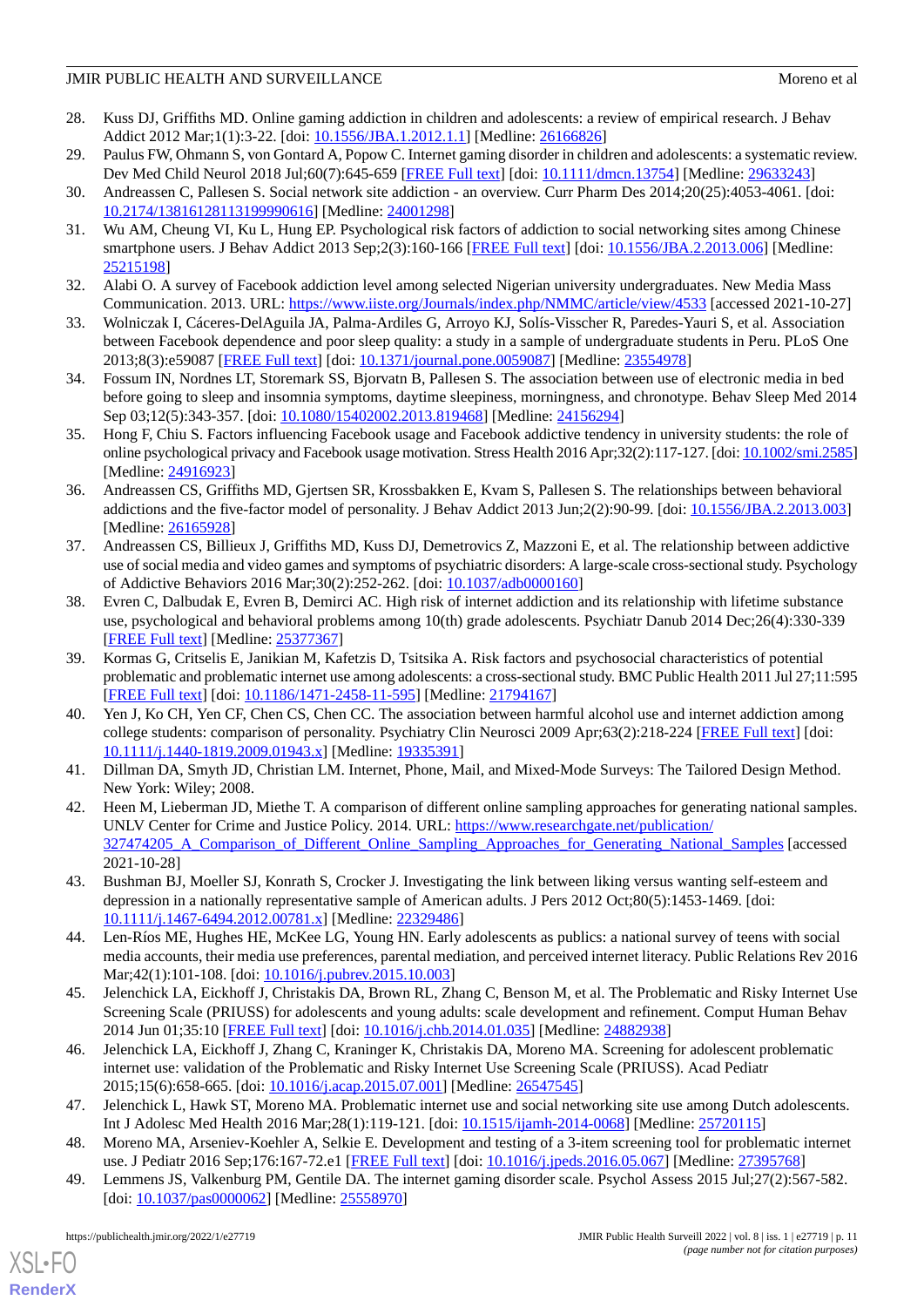- <span id="page-11-0"></span>50. Jain A, Sharma R, Gaur K, Yadav N, Sharma P, Sharma N, et al. Study of internet addiction and its association with depression and insomnia in university students. J Family Med Prim Care 2020 Mar 26;9(3):1700-1706 [\[FREE Full text\]](http://europepmc.org/abstract/MED/32509675) [doi: [10.4103/jfmpc.jfmpc\\_1178\\_19](http://dx.doi.org/10.4103/jfmpc.jfmpc_1178_19)] [Medline: [32509675](http://www.ncbi.nlm.nih.gov/entrez/query.fcgi?cmd=Retrieve&db=PubMed&list_uids=32509675&dopt=Abstract)]
- <span id="page-11-1"></span>51. Bush K, Kivlahan DR, McDonell MB, Fihn SD, Bradley KA. The AUDIT alcohol consumption questions (AUDIT-C): an effective brief screening test for problem drinking. Ambulatory Care Quality Improvement Project (ACQUIP). Alcohol Use Disorders Identification Test. Arch Intern Med 1998 Oct 14;158(16):1789-1795. [doi: [10.1001/archinte.158.16.1789](http://dx.doi.org/10.1001/archinte.158.16.1789)] [Medline: [9738608\]](http://www.ncbi.nlm.nih.gov/entrez/query.fcgi?cmd=Retrieve&db=PubMed&list_uids=9738608&dopt=Abstract)
- <span id="page-11-3"></span><span id="page-11-2"></span>52. García Carretero MÁ, Novalbos Ruiz JP, Martínez Delgado JM, O'Ferrall González C. Validation of the Alcohol Use Disorders Identification Test in university students: AUDIT and AUDIT-C. Adicciones 2016 Mar 02;28(4):194-204 [\[FREE](http://dx.doi.org/10.20882/adicciones.775) [Full text\]](http://dx.doi.org/10.20882/adicciones.775) [doi: [10.20882/adicciones.775](http://dx.doi.org/10.20882/adicciones.775)] [Medline: [26990260\]](http://www.ncbi.nlm.nih.gov/entrez/query.fcgi?cmd=Retrieve&db=PubMed&list_uids=26990260&dopt=Abstract)
- <span id="page-11-4"></span>53. Alimoradi Z, Lin C, Broström A, Bülow PH, Bajalan Z, Griffiths MD, et al. Internet addiction and sleep problems: a systematic review and meta-analysis. Sleep Med Rev 2019 Oct;47:51-61. [doi: [10.1016/j.smrv.2019.06.004\]](http://dx.doi.org/10.1016/j.smrv.2019.06.004) [Medline: [31336284](http://www.ncbi.nlm.nih.gov/entrez/query.fcgi?cmd=Retrieve&db=PubMed&list_uids=31336284&dopt=Abstract)]
- <span id="page-11-5"></span>54. Chen Y, Gau SS. Sleep problems and internet addiction among children and adolescents: a longitudinal study. J Sleep Res 2016 Aug;25(4):458-465 [[FREE Full text](https://doi.org/10.1111/jsr.12388)] [doi: [10.1111/jsr.12388](http://dx.doi.org/10.1111/jsr.12388)] [Medline: [26854132](http://www.ncbi.nlm.nih.gov/entrez/query.fcgi?cmd=Retrieve&db=PubMed&list_uids=26854132&dopt=Abstract)]
- <span id="page-11-6"></span>55. Lam LT. Internet gaming addiction, problematic use of the internet, and sleep problems: a systematic review. Curr Psychiatry Rep 2014 Apr;16(4):444. [doi: [10.1007/s11920-014-0444-1\]](http://dx.doi.org/10.1007/s11920-014-0444-1) [Medline: [24619594\]](http://www.ncbi.nlm.nih.gov/entrez/query.fcgi?cmd=Retrieve&db=PubMed&list_uids=24619594&dopt=Abstract)
- <span id="page-11-7"></span>56. Johns M. A new method for measuring daytime sleepiness: the Epworth sleepiness scale. Sleep 1991 Dec;14(6):540-545. [doi: [10.1093/sleep/14.6.540\]](http://dx.doi.org/10.1093/sleep/14.6.540) [Medline: [1798888](http://www.ncbi.nlm.nih.gov/entrez/query.fcgi?cmd=Retrieve&db=PubMed&list_uids=1798888&dopt=Abstract)]
- <span id="page-11-11"></span>57. Dalbudak E, Evren C, Aldemir S, Coskun KS, Ugurlu H, Yildirim FG. Relationship of internet addiction severity with depression, anxiety, and alexithymia, temperament and character in university students. Cyberpsychol Behav Soc Netw 2013 May;16(4):272-278. [doi: [10.1089/cyber.2012.0390](http://dx.doi.org/10.1089/cyber.2012.0390)] [Medline: [23363230\]](http://www.ncbi.nlm.nih.gov/entrez/query.fcgi?cmd=Retrieve&db=PubMed&list_uids=23363230&dopt=Abstract)
- <span id="page-11-8"></span>58. Torres-Rodríguez A, Griffiths MD, Carbonell X, Oberst U. Internet gaming disorder in adolescence: psychological characteristics of a clinical sample. J Behav Addict 2018 Oct 01;7(3):707-718 [\[FREE Full text\]](http://europepmc.org/abstract/MED/30264606) [doi: [10.1556/2006.7.2018.75\]](http://dx.doi.org/10.1556/2006.7.2018.75) [Medline: [30264606](http://www.ncbi.nlm.nih.gov/entrez/query.fcgi?cmd=Retrieve&db=PubMed&list_uids=30264606&dopt=Abstract)]
- <span id="page-11-9"></span>59. Guo W, Tao Y, Li X, Lin X, Meng Y, Yang X, et al. Associations of internet addiction severity with psychopathology, serious mental illness, and suicidality: large-sample cross-sectional study. J Med Internet Res 2020 Aug 11;22(8):e17560 [[FREE Full text](https://www.jmir.org/2020/8/e17560/)] [doi: [10.2196/17560\]](http://dx.doi.org/10.2196/17560) [Medline: [32780029\]](http://www.ncbi.nlm.nih.gov/entrez/query.fcgi?cmd=Retrieve&db=PubMed&list_uids=32780029&dopt=Abstract)
- <span id="page-11-10"></span>60. Kroenke K, Spitzer RL, Williams JB. The PHQ-9: validity of a brief depression severity measure. J Gen Intern Med 2001 Oct;16(9):606-613 [\[FREE Full text\]](https://onlinelibrary.wiley.com/resolve/openurl?genre=article&sid=nlm:pubmed&issn=0884-8734&date=2001&volume=16&issue=9&spage=606) [doi: [10.1046/j.1525-1497.2001.016009606.x](http://dx.doi.org/10.1046/j.1525-1497.2001.016009606.x)] [Medline: [11556941](http://www.ncbi.nlm.nih.gov/entrez/query.fcgi?cmd=Retrieve&db=PubMed&list_uids=11556941&dopt=Abstract)]
- <span id="page-11-12"></span>61. Cannon DS, Tiffany ST, Coon H, Scholand MB, McMahon WM, Leppert MF. The PHQ-9 as a brief assessment of lifetime major depression. Psychol Assess 2007 Jun;19(2):247-251. [doi: [10.1037/1040-3590.19.2.247\]](http://dx.doi.org/10.1037/1040-3590.19.2.247) [Medline: [17563207](http://www.ncbi.nlm.nih.gov/entrez/query.fcgi?cmd=Retrieve&db=PubMed&list_uids=17563207&dopt=Abstract)]
- <span id="page-11-13"></span>62. Richardson LP, McCauley E, Grossman DC, McCarty CA, Richards J, Russo JE, et al. Evaluation of the Patient Health Questionnaire-9 Item for detecting major depression among adolescents. Pediatrics 2010 Dec;126(6):1117-1123 [\[FREE](http://europepmc.org/abstract/MED/21041282) [Full text\]](http://europepmc.org/abstract/MED/21041282) [doi: [10.1542/peds.2010-0852\]](http://dx.doi.org/10.1542/peds.2010-0852) [Medline: [21041282](http://www.ncbi.nlm.nih.gov/entrez/query.fcgi?cmd=Retrieve&db=PubMed&list_uids=21041282&dopt=Abstract)]
- <span id="page-11-14"></span>63. Spitzer RL, Kroenke K, Williams JB, Löwe B. A brief measure for assessing generalized anxiety disorder: the GAD-7. Arch Intern Med 2006 May 22;166(10):1092-1097. [doi: [10.1001/archinte.166.10.1092](http://dx.doi.org/10.1001/archinte.166.10.1092)] [Medline: [16717171](http://www.ncbi.nlm.nih.gov/entrez/query.fcgi?cmd=Retrieve&db=PubMed&list_uids=16717171&dopt=Abstract)]
- <span id="page-11-15"></span>64. Cao H, Sun Y, Wan Y, Hao J, Tao F. Problematic internet use in Chinese adolescents and its relation to psychosomatic symptoms and life satisfaction. BMC Public Health 2011 Oct 14;11:802 [\[FREE Full text](https://bmcpublichealth.biomedcentral.com/articles/10.1186/1471-2458-11-802)] [doi: [10.1186/1471-2458-11-802](http://dx.doi.org/10.1186/1471-2458-11-802)] [Medline: [21995654](http://www.ncbi.nlm.nih.gov/entrez/query.fcgi?cmd=Retrieve&db=PubMed&list_uids=21995654&dopt=Abstract)]
- 65. van Stralen KJ, Stel VS, Reitsma JB, Dekker FW, Zoccali C, Jager KJ. Diagnostic methods I: sensitivity, specificity, and other measures of accuracy. Kidney Int 2009 Jul;75(12):1257-1263 [[FREE Full text](https://linkinghub.elsevier.com/retrieve/pii/S0085-2538(15)53652-1)] [doi: [10.1038/ki.2009.92](http://dx.doi.org/10.1038/ki.2009.92)] [Medline: [19340091](http://www.ncbi.nlm.nih.gov/entrez/query.fcgi?cmd=Retrieve&db=PubMed&list_uids=19340091&dopt=Abstract)]
- <span id="page-11-16"></span>66. Morahan-Martin J, Schumacher P. Incidence and correlates of pathological internet use among college students. Comput Human Behav 2000 Jan 31;16(1):13-29. [doi: [10.1016/s0747-5632\(99\)00049-7](http://dx.doi.org/10.1016/s0747-5632(99)00049-7)]
- 67. Moreno MA, Eickhoff J, Zhao Q, Suris J. College students and problematic internet use: a pilot study assessing self-appraisal and independent behavior change. J Adolesc Health 2019 Jan;64(1):131-133 [\[FREE Full text\]](http://europepmc.org/abstract/MED/30254007) [doi: [10.1016/j.jadohealth.2018.06.029](http://dx.doi.org/10.1016/j.jadohealth.2018.06.029)] [Medline: [30254007](http://www.ncbi.nlm.nih.gov/entrez/query.fcgi?cmd=Retrieve&db=PubMed&list_uids=30254007&dopt=Abstract)]
- 68. Moreno MA, Eickhoff J, Zhao Q, Young HN, Cox ED. Problematic internet use: a longitudinal study evaluating prevalence and predictors. J Pediatr X 2019;1:100006 [[FREE Full text](http://europepmc.org/abstract/MED/34308328)] [doi: [10.1016/j.ympdx.2019.100006\]](http://dx.doi.org/10.1016/j.ympdx.2019.100006) [Medline: [34308328](http://www.ncbi.nlm.nih.gov/entrez/query.fcgi?cmd=Retrieve&db=PubMed&list_uids=34308328&dopt=Abstract)]

# **Abbreviations**

- **AYA:** adolescent and young adult
- **IGD:** internet gaming disorder
- **NPV:** negative predictive value
- **OR:** odds ratio
- **PIU:** problematic internet use
- **PPV:** positive predictive value